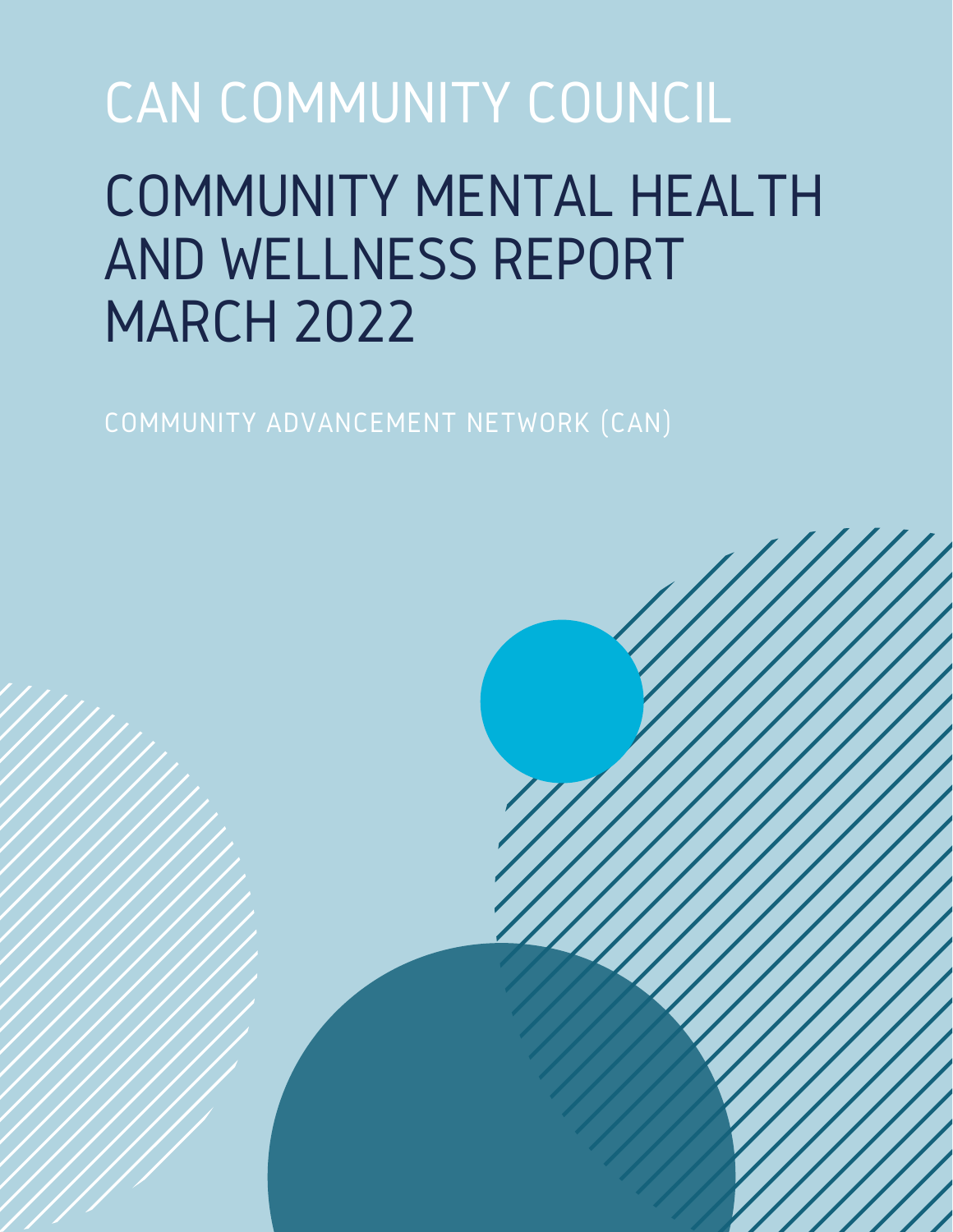# CAN Community Council Community Mental Health and wellness Report

# Table of Contents





## $\begin{array}{c} \mathbf{03} \\ \mathbf{03} \end{array}$  Page 9 **S U M M A R Y O F D E L I B E R A T I O N S**



### **R E C O M M E N D A T I O N S**



## **C R E D I T S**

Page 21



## **A T T A C H M E N T 1**  $\begin{bmatrix} 1 & 0 \\ 0 & 1 \end{bmatrix}$  **CLOSSARY OF TERMS**



 $ATTACHMENT2$  $M$  **ENTAL HEALTH AWARENESS A N D B E H A V I O R A L C H A N G E P U B L I C I N F O R M A T I O N C A M P A I G N**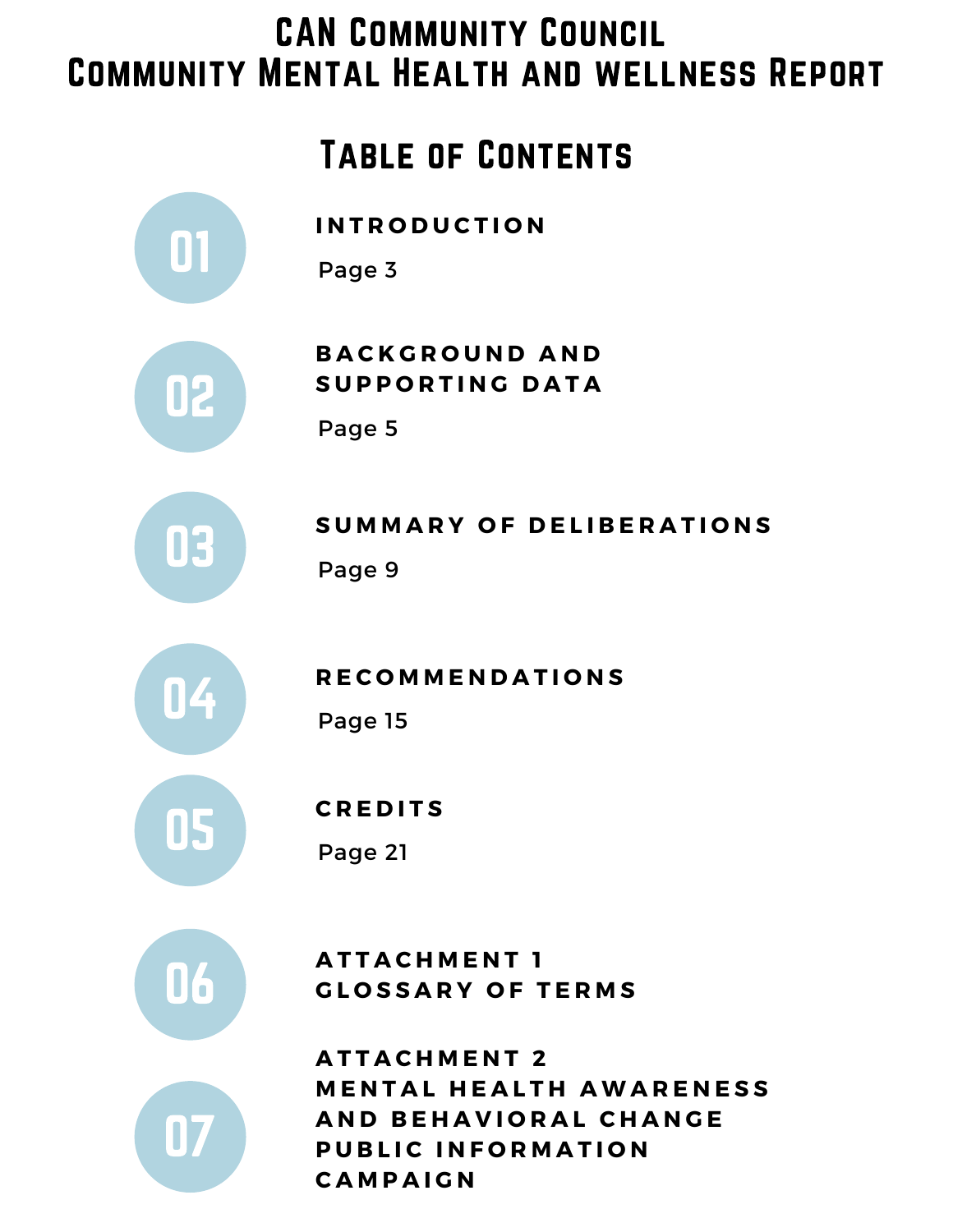CAN COMMUNITY COUNCIL COMMUNITY MENTAL HEALTH AND WELLNESS REPORT MARCH 2022

## **Introduction**

Over the course of the pandemic, the mental health picture for our community has only gotten grimmer and grimmer. Death, safety concerns, loss of loved ones, financial stress, food insecurity, loss of housing, educational and social disruptions, political turmoil, etc. have piled on to the emotional burden of these difficult times. Managing the emotional (mental health) burden is key to resiliency, and currently we are sorely lacking in our ability to positively impact this situation. A major concern is that, in addition to those who experience mental health challenges today, children and young adults who live these traumas are very likely to carry them into their adult years, adding to the numbers of adults who are unable to function as healthy human beings in the future. Domestic violence also is on the rise.

There is much concern for our vulnerable populations–people of color, frontline workers, the elderly, etc.--who have been hardest hit by the effects of the pandemic as well those who make up the "essential" workforce or those who simply must work and cannot participate in remote work. An equity lens helps identify individuals who must deal with health issues and situations arising from complications where social determinants of health impact health outcomes. Additionally, Austin and Central Texas are home to people from all over the world and the many languages and cultures represented require providing information and services in their language and in culturally sensitive and appropriate ways.

In late 2019, the CAN Community Council selected mental health as a focus area for 2020. Mental health professionals had been warning about a mental health crisis in the country for some time, even before the pandemic. The Council wanted to understand the mental health situation in the Central Texas community and how we might participate in this important conversation. We broadened our perspective to the concepts of community health and included civic engagement and healthy behaviors to better understand how to improve health outcomes. Then in 2020, the COVID-19 pandemic brought this future into sharp focus and accelerated the need to both understand and act on the mental health impacts on all of us. Today, major mental health organizations and leaders are calling this situation a crisis of epic proportions. Every single day, a multitude of articles from different perspectives on the mental health situation are published by local, regional, national, and international news sources, including the Surgeon General and the American Academy of Pediatrics.

It is imperative to reduce the stigma of asking for and getting help to cope. Prevention and early intervention are key elements in building resiliency. Expanding access through peer-to-peer support, training health workers, tele-medicine, and the addition of technological tools, building community in our own communities (including schools, churches, etc.), reducing loneliness and isolation, and supporting each other and those in need of behavioral/mental health services are major ways in which we can face these human challenges. Additional concerns identified during our research include postpartum depression, family/children who have become orphans due to the loss of parents/loved ones due to Covid-19, and insurance. We must ask how health insurers, both Medicaid/Medicare and commercial insurers, are participating in payment for the services required to meet the needs of the underserved and uninsured and ordinary citizens who need more access to services than their insurance currently allows. With so much complexity in getting to the right resources, we must create some version of a one-stop center where knowledge and access to services is simplified. If it is too difficult to find information and access services, many will be left out and the situation will become even more untenable.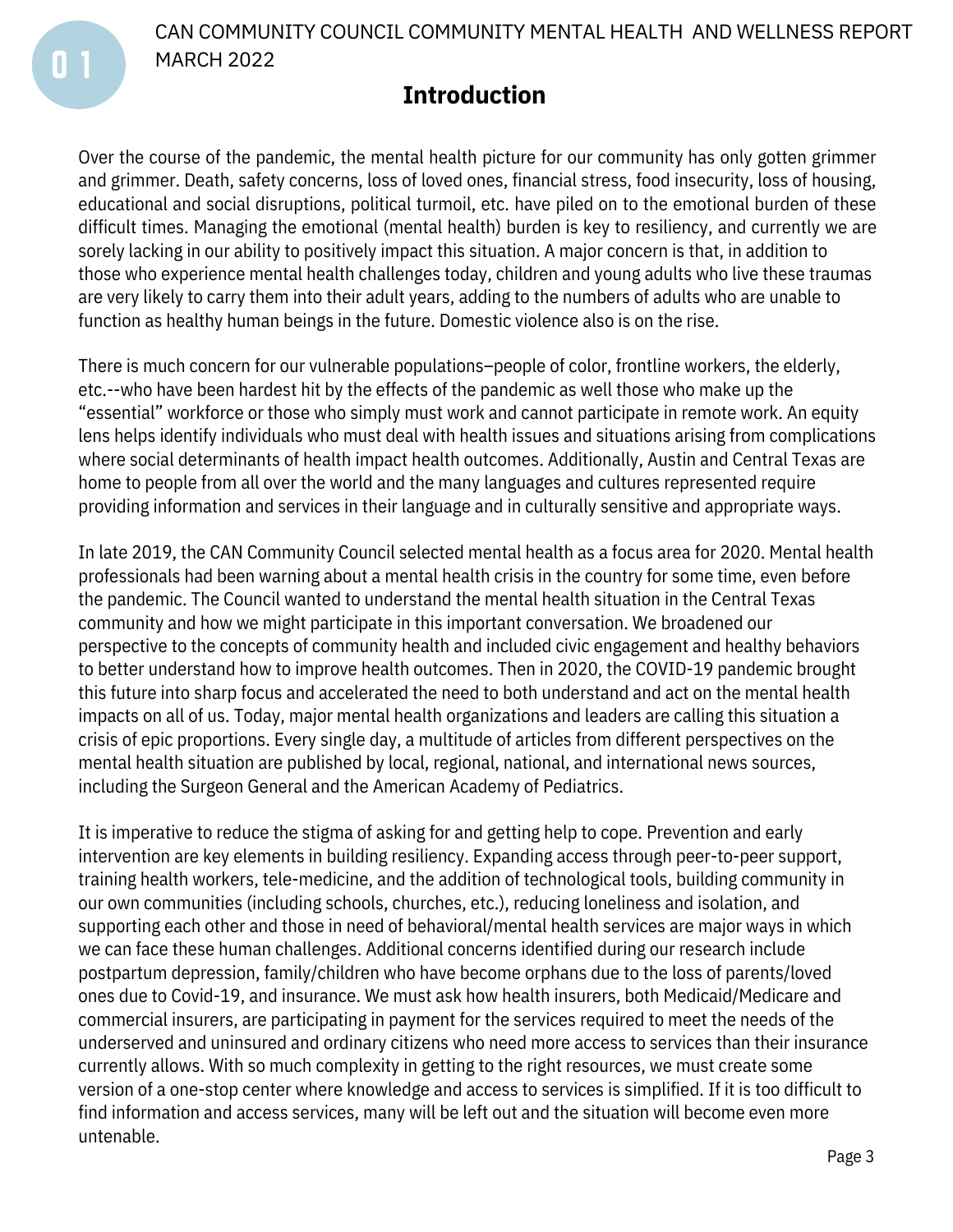There may not be enough funding to do all that needs to be done but building community and support for each other is one overarching strategy we must reinforce. Some ways that our community has shown a commitment to community mental health include: the Travis County Children's Mental Health Plan, increased federal, state, and local funding, celebrities speaking openly about their mental health challenges (i.e. Naomi Osaka [an](https://www.vox.com/22534957/naomi-osaka-french-open-wimbledon)d Simone Biles), increased in-patient psychiatric beds at Dell Med, and the creation of a Sobering Center. Our community has also created more diversion and alternative adjudication programs (mental health crises intervention/diversion and cannabis possession diversion/adjudication), providing a fourth-choice intake for 911 in take/referral (e.g. mental health crises), and creation of a national "988" consolidated mental health hotline.

Confronted with the many mental health challenges facing our community in 2021, the Community Council created working groups to provide the CAN board recommendations for policy and action. This Mental Health Work Group's report focuses on the mental health concerns we have identified and researched. Recommendations are presented at the end of the report, including those involving children's mental health, trauma informed care, access to mental health, and a mental/behavioral health media campaign.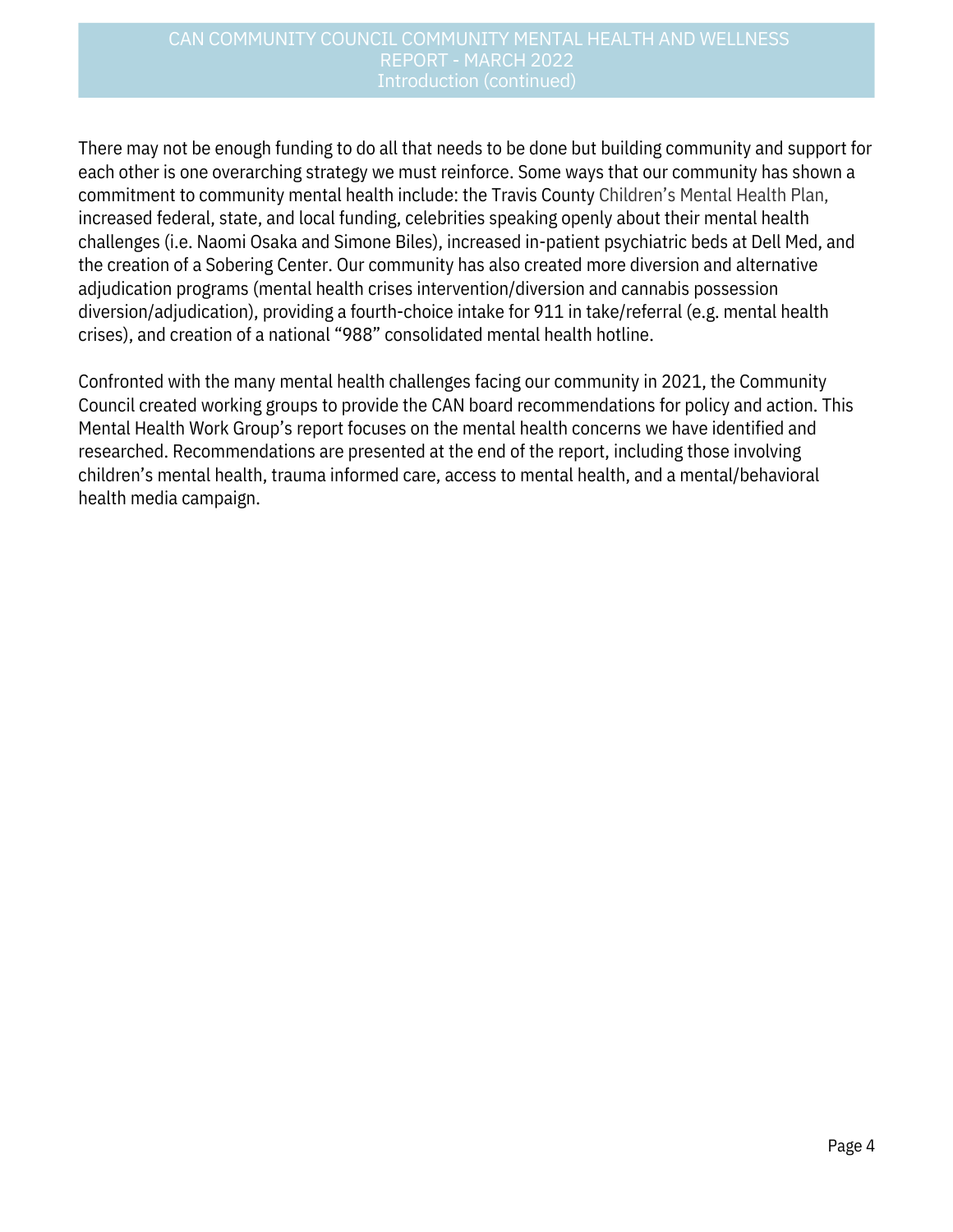CAN COMMUNITY COUNCIL COMMUNITY MENTAL HEALTH AND WELLNESS REPORT MARCH 2022

## **Background and Supporting Data**

When selecting the Community Council's areas of focus for 2021, mental health became a clear choice due to the data presented in the [C](http://canatx.org/dashboard/we-are-healthy/mental-health/)AN [Community](http://dashboard.canatx.org/) D[a](http://canatx.org/dashboard/we-are-healthy/mental-health/)shboard and the need for action and collaboration to address the mental health issues in our community. The CAN Community Dashboard reports that in 2019, 22% of Travis County Adults reported poor mental health. In this indicator, with data collected from a self-report survey, mental health does not mean "suffering from a diagnosable mental illness," but instead is described as not feeling well emotionally, having too much stress, or feeling isolated. From 2014-2018, 23% of Black Travis County adults reported poor mental health, which is higher than both Hispanics (18%) and Whites (20%) and, in general, low-income residents report higher levels of poor mental health. Approximately 32% of Travis County residents with incomes below \$25,000 experienced five or more days of poor mental health within the month prior to being surveyed, according to data from the Behavioral Risk Factor Surveillance System (BRFSS). An estimated 21% of Travis County residents with incomes greater than \$75,000 reported experiencing five or more days of poor mental health.

After the beginning of the COVID-19 pandemic in 2020, members of the Community Council and Mental Health Workgroup felt that individual and community mental health would be severely impacted by the collective trauma of the pandemic and increasing civic unrest/ racial awareness and climate change disruptions and risks; and, although we didn't have updated statistics on mental health at the time, we knew the numbers would only get worse and that we needed to get ahead of the impending mental health crisis. We began to research other sources to find out more about mental health issues and narrow our workgroup's scope. We found that our community has a Children's Mental Health Plan and found multiple articles regarding technology and other strategies for addressing the mental health crisis, loneliness, isolation, and social connectedness.

#### Children's Mental Health

The [T](https://kidslivingwell.org/cmhp/)ravis County [Children's](https://kidslivingwell.org/cmhp/) Mental Health Plan [i](https://kidslivingwell.org/cmhp/)s overseen by *Kids Living Well*, a collaborative group of mental health professionals and advocates addressing mental health issues in Travis County. They reported that 2020 impacted our community's mental health through the pandemic, economic recession, racial reckoning, and disproportionately impacted communities of color, essential workers, low-income families, and single mothers. The pandemic took a toll on parents with children under the age of 18 who were having to deal with teaching their children at home while trying to work and cope with their own mental health issues and stress.

- 47% of mothers and 30% of fathers who still have children at home for remote learning reported worse mental health
- 24% of parents of this group were diagnosed with a mental health disorder since the coronavirus pandemic began compared to 9% without children
- 48% of fathers reported drinking more alcohol to cope with stress

They also reported on the impact the pandemic had on children and youth. They found an increase in depression and anxiety, a rise in eating disorders, an increased sense of loneliness, a negative impact on social connections, and feelings of uncertainty about the future. One of the most concerning statistics presented is the increase in suicide rate per 100,000. For 15–19-year-olds there was a 75% increase, for

 $\boldsymbol{\mathsf{\Pi}}$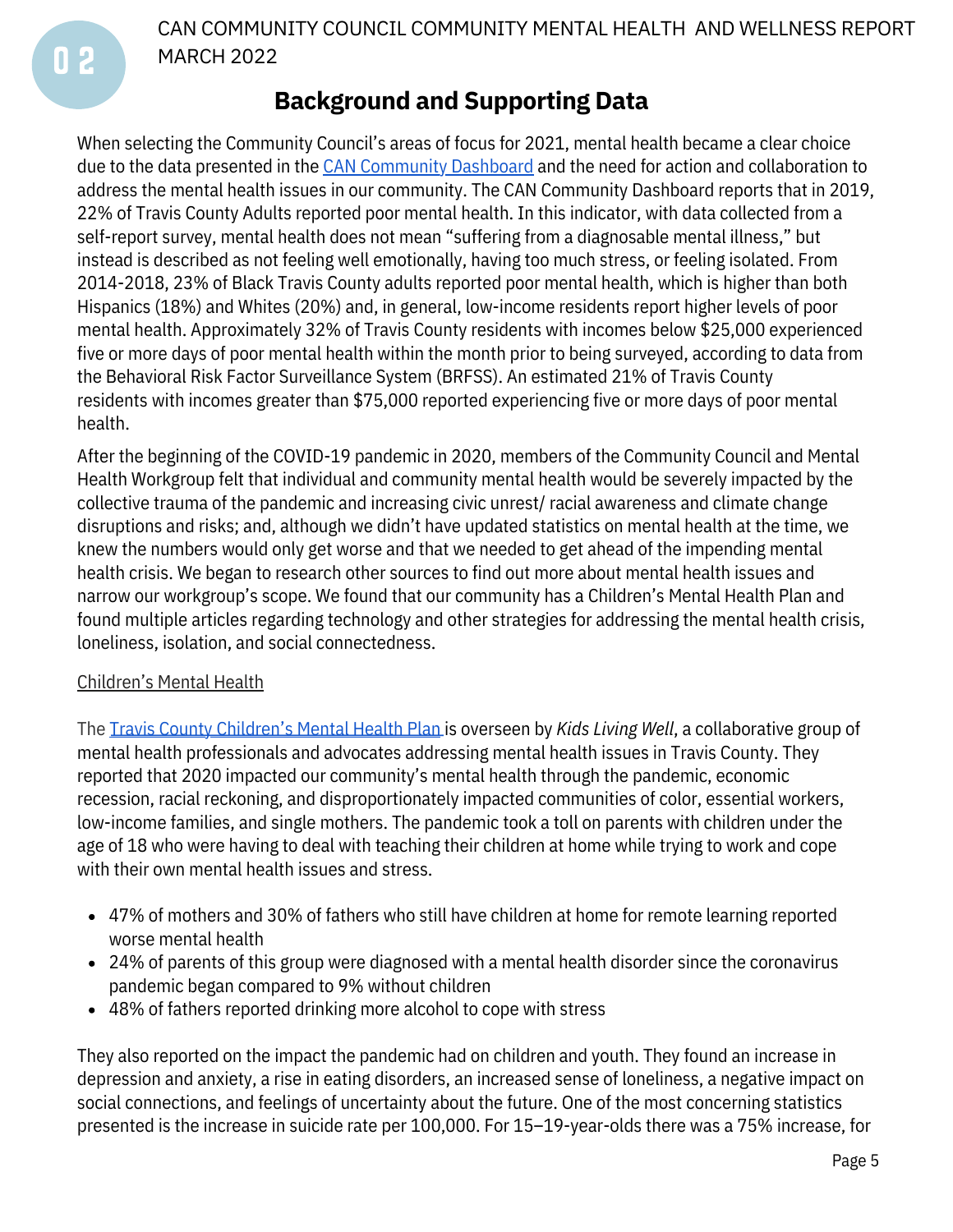20-24 year old's there was an 89% increase, and for children 10-14 years old, they are now on the data chart, when in the past, they hadn't been. That means children are beginning to consider suicide as their only option earlier than they had in the past.



Source: Centers for Disease Prevention, WONDER Database, 2020

Just like adults who are trying to figure out how to cope with their mental health issues, children and youth are experiencing the same struggle. 30% – 45% of adolescents and young adults with mental health disorders also have a co-occurring substance use disorder and 65% or more of youth with substance use disorders have a mental health disorder. Even before the pandemic, there were mental health issues amongst youth, but they have consistently risen since then. From 2016 to 2020, there was a 379% increase in the number of children and youth who received crisis services through Integral Care's 24/7 Helpline. Between 2017 and 2019, there was a 46% increase in child emergency room visits for mental health or related issues and a 20% increase in youth visits.

#### Technology and Mental Health

Austin is known for being a pioneer in innovative solutions and as a rapidly growing technology-focused city. With resources and tech-savvy individuals in Austin, our workgroup investigated the possibility of technology filling the gaps in providing mental health services. We found that people are already considering how artificial intelligence (AI) can support youth mental health. In one report, we found that [e](https://news.utexas.edu/2020/02/11/can-ai-support-youth-mental-health/)xperts at the [University](https://news.utexas.edu/2020/02/11/can-ai-support-youth-mental-health/) of Texas at Austi[n](https://news.utexas.edu/2020/02/11/can-ai-support-youth-mental-health/) are researching how AI can support young people who are dealing with mental health issues. They believe that AI can have a great impact due to the ubiquity of access via smartphones and other devices that youth use in these times.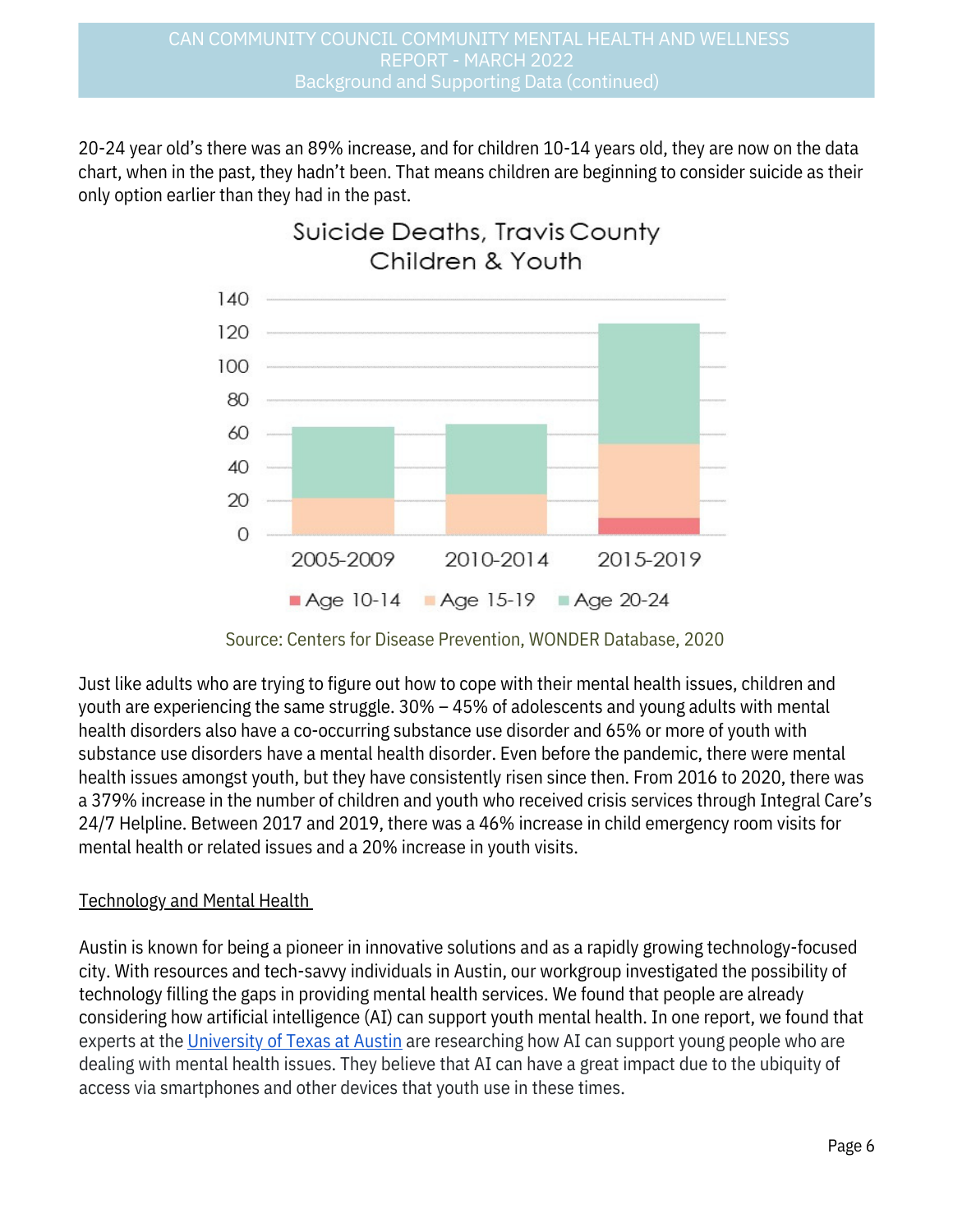## CAN COMMUNITY COUNCIL COMMUNITY MENTAL HEALTH AND WELLNESS REPORT - MARCH 2022

#### Loneliness, Isolation, Civic Alienation, and Social Connectedness

Research in recent years has revealed that loneliness and social isolation are major social determinants of physical and mental health, with devastating effects on suicide, alcoholism-related liver disease, and addiction. Researchers at the T.H. Chan School of Public Health at Harvard University believe that loneliness may be the single greatest health factor in the U.S. and globally and that combating loneliness should be a public health priority.

*The UnLonely Project at Harvard* has called for continued media coverage of the topic and stronger efforts by medical and public health professionals to address loneliness both in research and in practice, noting that "the critical nature of social relationships should be included in national public health priorities, taking its place with obesity, substance abuse, and physical inactivity."

Just like many other topic areas, issues with loneliness, isolation, and social connectedness didn't spontaneously appear once the pandemic hit. They existed beforehand and, despite popular belief, Generation Z (adults ages 18-22) and Millennials (adults ages 23-37) are lonelier and claim to be in worse health than older generations. The pandemic worsened these feelings for the community. The 2018 CIGNA U.S. [Loneliness](https://www.multivu.com/players/English/8294451-cigna-us-loneliness-survey/docs/IndexReport_1524069371598-173525450.pdf) Index Report found that social media use alone is not a predictor of loneliness and that students have higher loneliness scores than retirees. There is no major difference between men and women and no major difference between races, when it comes to average loneliness scores.

The most shocking loneliness statistic is that loneliness has the same impact on mortality as smoking 15 cigarettes a day, making it even more dangerous than obesity. Our community has come together to decrease the smoking indicator, and if loneliness has impacts just as bad as smoking, it warrants a community effort to address it. Regarding social connectedness, Texans ranked 24th in the country in doing favors for their neighbors, with only 13% reporting they do so frequently. While this is still low, it is slightly above the national average of 12%. Only 38% of Texans say they talk to their neighbors frequently – placing Texas 41st of 50 states and the District of Columbia.

Increasingly, the U.S. is a segregated and disconnected society. Austin is ranked as the most economically segregated large city in the nation. Our high mobility, many choices, atomized media, and evolving political landscape have left people isolated and families fragmented. We increasingly live cul de sac and "tribal" lives, separated from our neighbors and fellow citizens by race/ethnicity, income, and political ideology. As a rapidly growing and transient community with changing demographics, Austin and central Texas experience these conditions even more than other communities.

As part of America's Civic Health Assessment, the Annette Strauss Institute for Civic Life (Moody College of Communication, U.T. Austin) conducted 2013 and 2018 studies of Civic Life in America and Texas [\(www.txcivichealth.org\),](http://www.txcivichealth.org/) which provide a comprehensive look at civic and political engagement in Texas. In those studies, the U.S. as a whole ranked poorly and Texas ranked in the bottom half and generally near the bottom of the index, which looked at behaviors such as: political actions (contacting elected officials and discussing politics with family and friends); electoral participation (voter registration and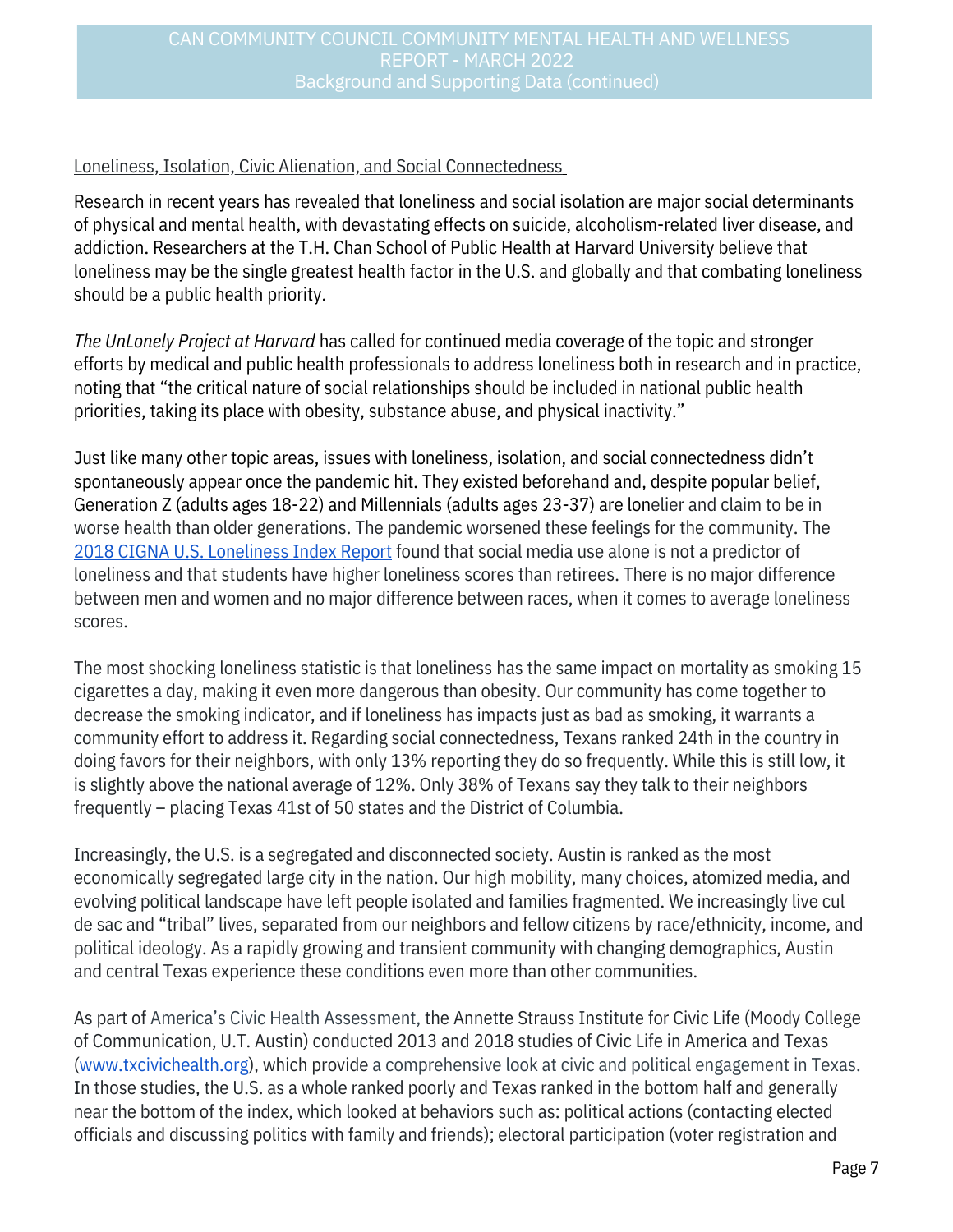## CAN COMMUNITY COUNCIL COMMUNITY MENTAL HEALTH AND WELLNESS REPORT - MARCH 2022

turnout rates); social connectedness (trust in neighbors, talking with neighbors, exchanging favors with neighbors); and social participation (volunteering and membership in groups and organizations).

People are influenced profoundly by their engagement in their communities, their civic associations, their networks, and the characteristics of their neighborhoods. Strong civic health is vital for a thriving democracy, social well-being, and quality of life. "Civic health" is defined as the way that communities are organized to define and address public problems. Communities with strong indicators of civic health have higher employment rates, stronger schools, better physical health, and more responsive governments. Civic Health Index partnerships have changed the way governments go about their work, reintroduced civics to their classrooms, redirected investments, influenced national and local conversations, and bolstered a network of civic leaders across the country.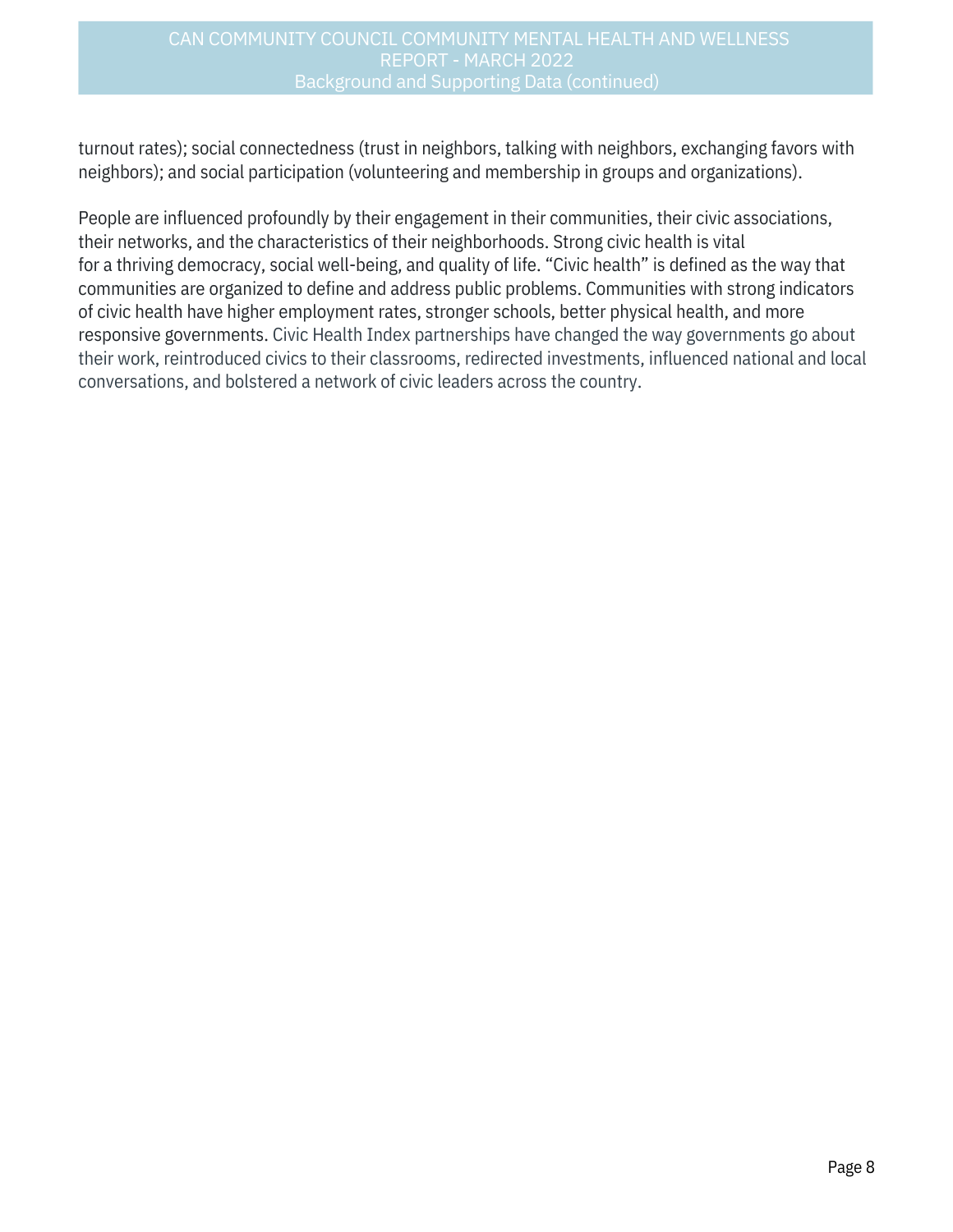CAN COMMUNITY COUNCIL COMMUNITY MENTAL HEALTH AND WELLNESS REPORT MARCH 2022

#### **Summary of Deliberations**

Pre-2020, efforts to better understand, prioritize, and address public mental health and well-being were slowly increasing in our wider community. Since 2020, the COVID-19 pandemic has further catalyzed the focus on the mental health crisis, and whilst awareness around mental health concerns (including depression, suicide rates, loneliness, and stress) has gained significant traction, the social, economic and holistic burden continues to increasingly fall disproportionately on certain populations. With this awareness and sense of urgency, the Mental Health Workgroup set about to tackle this topic with the understanding that the realm of mental health is broad, requires nuance, and would also be closely interlinked with the work and findings of the housing and food security workgroups.

As our Community Council presentations and workgroup meetings progressed throughout 2021, the vast depth and breadth of the mental health realm became increasingly clear (albeit overwhelming so). During our workgroup meetings, we assessed and discussed not only the research and data we were coming across, but also how to approach community mental health with an inclusive and holistic lens. This included acknowledging:

- Stigma (even with increasing public awareness and discourse around mental well-being) remains a key barrier to advancing community mental health.
- There remain significant barriers to mental health care access (e.g. insurance, language access, information, resources etc).
- Mental health across the lifespan (from kids to seniors is inconsistent, spotty, and nonexistent for some groups ).
- Legacy mental health concerns worsened during the pandemic–loneliness and isolation, collective trauma, depression and stress, education and health care sector turnover, housing evictions, homelessness, and unemployment.
- That the economy and pandemic recovery are inextricably linked.
- Physical, emotional, and mental health are interrelated.
- Self care can be a powerful strategy–empowering and equipping community members to implement simple yet effective measures or lifestyle changes that can significantly help their mental wellbeing.
- There is a shortage of mental healthcare professionals and corresponding infrastructure. Community members are also taking on the burden of their community's mental health.
- There are other noteworthy concerns and pressures including, political tensions (particularly with socio-political divides in Texas and the U.S.), racism and discrimination (including but not limited to the surge in Asian hate crimes, attacks on LGBTQ community, police brutality etc), climate change (including the Texas snowstorm and associated consequences), and the increasing cost of living in Central Texas.
- Universal outreach is a critical strategy for ensuring those who need the information and resources and care are able to find it. This may include bridging and employing Austin's tech community and mental health care to find solutions.
- The importance of implementing strategies for mental health promotion in both the community and legislative contexts.
- The critical need for additional research and disaggregated data. Data invisibility and the lack of research and funding on mental health for particular groups or communities has resulted in less awareness and missed opportunities.

03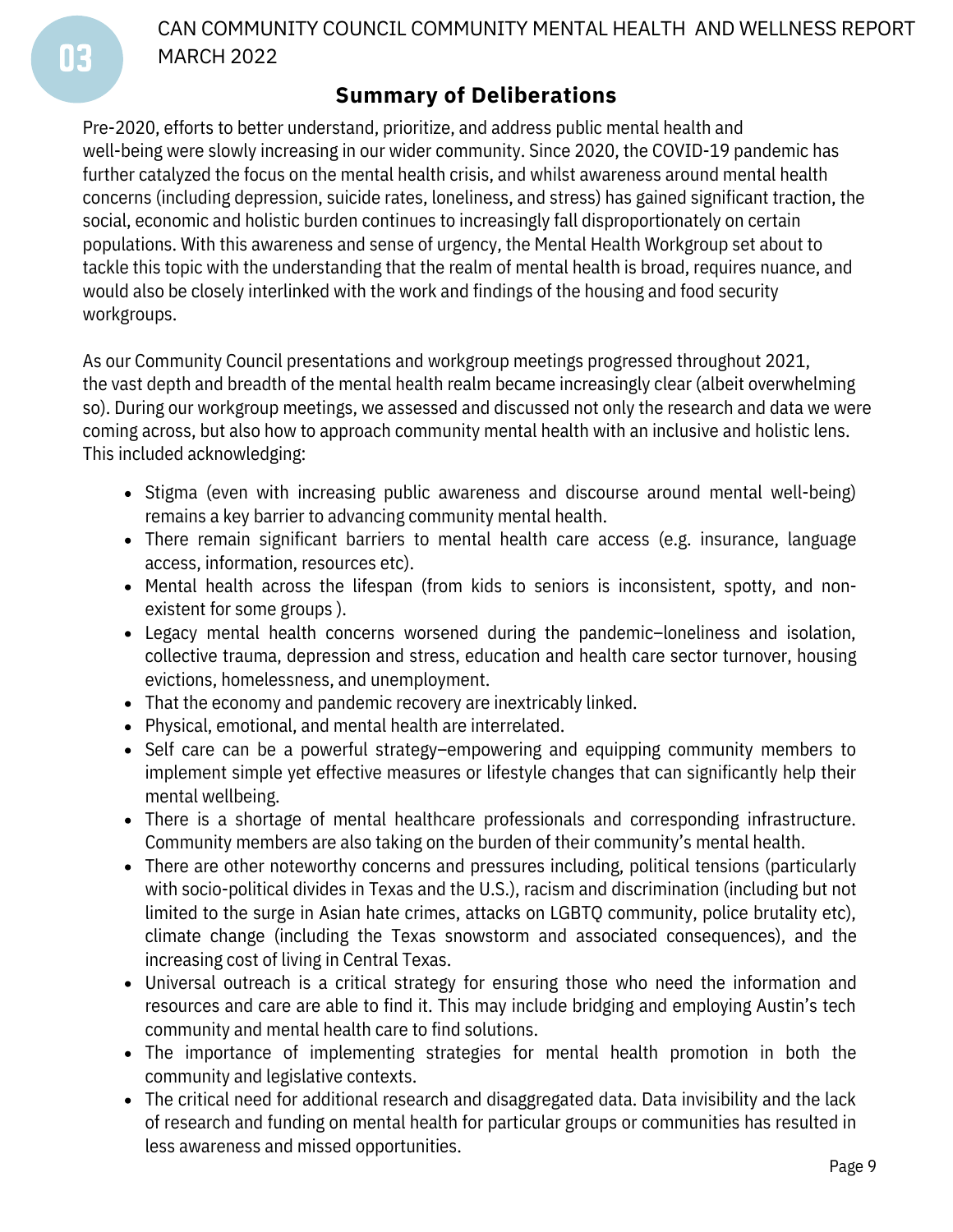Our workgroup process included consulting with the following individuals and organizations:

#### David Evans (CEO, Integral Care)

Integral Care is our community's mental health and IDD authority. It provides community based mental health care services for Travis County residents , which includes psychiatric evaluations, 24-hour crisis interventions, medication treatment, inpatient treatment, employment and vocational services, service coordination, family support and respite care, housing, information and referral, supported living, and residential services. Integral Care also provides community services in homes, on the streets, and/or at other sites as needed. Furthermore, Integral Care's programs are administered through the following service areas: Adult Behavioral Health, Child and Family, Intellectual and Developmental Disabilities (IDD), Psychiatric Crisis Services, and Jail Diversion. As well, this summer, the U.S. will deploy a consolidated "988" call center number for suicide and mental health assistance and referrals. Integral Care is developing a local capability to respond to 988 calls. David Evans (who is also a former CAN Board Chairman), has decades of experience as a behavioral health leader and has been invaluable in providing insights regarding behavioral health in Austin.

#### 1.<u>Presentation on Children's Mental Health Plan by Ellen Richards (Integral Care) and Laura Peveto</u> (Travis County)

During this presentation, Laura and Ellen discussed the 2021 Travis County Children's Mental Health Plan, which is overseen by *Kids Living Well.* They provided insights into what the community hoped to see regarding children's mental health and substance use.

#### *The Children's Mental Health Plan focuses on the following 4 key areas:*

1. **Wellness and resilience:** this focus area includes strategies to address race equity training for child serving systems, trauma informed environments, attention to social determinants of health, and mental health and substance use prevention.

2. **Interventions and treatment:** this focus area outlines strategies for collaborating with schools to connect students with treatment, engaging health care workers, expanding providers that accept insurance, and addressing racial and geographic disparities in services.

3. **Coordinated crisis services:** this focus area includes strategies that include a single point of entry, expanded community-based services, supports for caregivers with children dealing with severe mental illness or substance use issues, and informing the public of what to do in a crisis.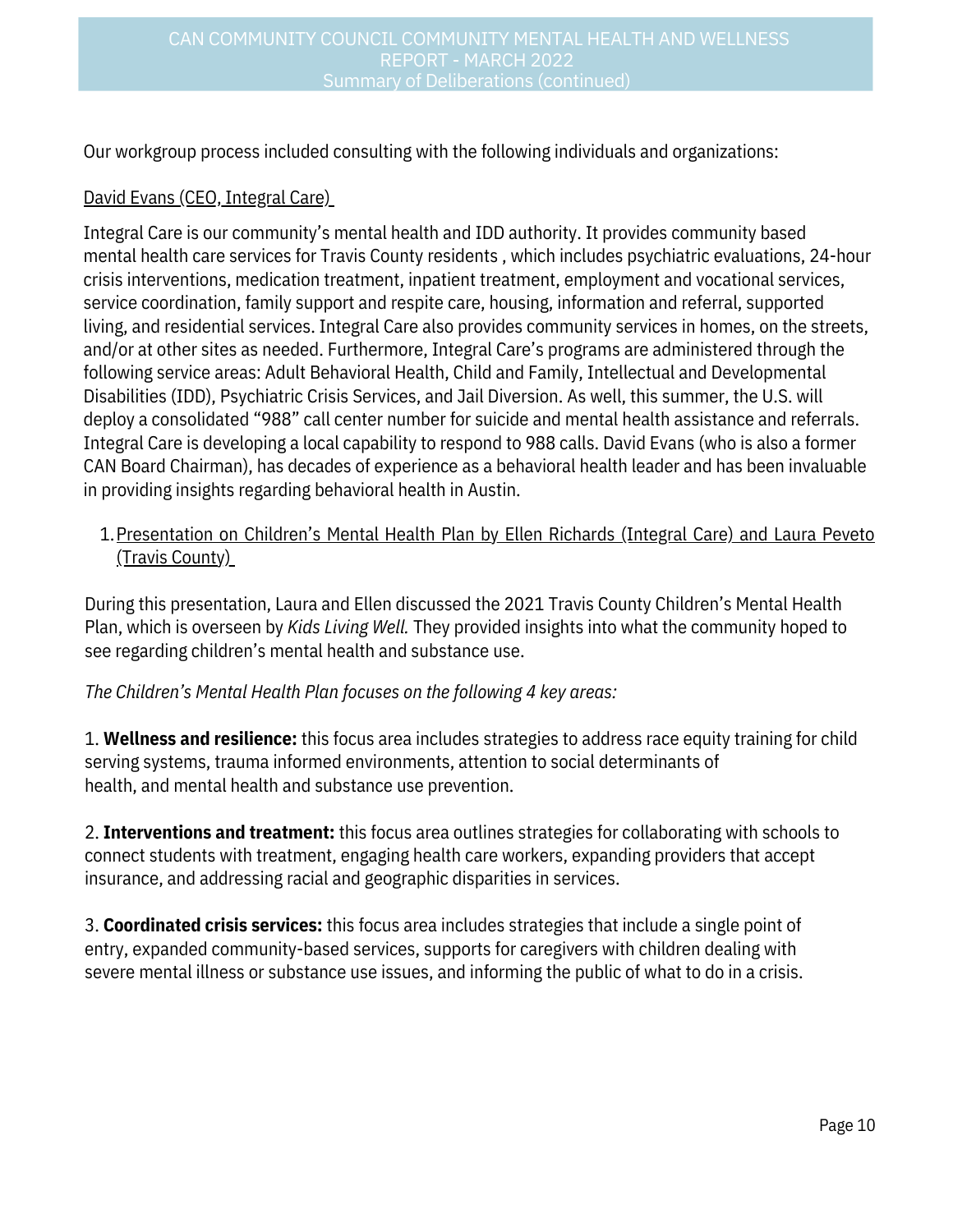4. **System improvements:** this focus area recommends strengthening collaborations, creating integrated and responsive health systems, and tracking data to monitor progress. This also includes sharing the plan with the community, inviting local agencies to use the plan, and identifying top priorities and the appropriate people to work on them.

Laura and Ellen explained that there has been progress since the 2015 plan. While gaps remain, there has been an increase in school-based mental health initiatives, community awareness, and access to care. Other areas of progress included expanded coordination with mobile crisis response units (i.e., Mobile Crisis Outreach Teams–MCOT), the opening of Grace Grego Maxwell Mental Health Unit (2018), and the 2019 legislature passing 17 laws and appropriating \$339 million to improve school safety and mental health.

During the presentation, Laura and Ellen provided robust sets of statistics pertaining to substance use, suicides, and the uptick in helpline calls. The data emphasized a rise in depression, anxiety, alcohol consumption, eating disorders, uncertainty regarding the future, and loneliness (despite social media activity) with children, teens, and young adults.

Other key takeaways included:

- Expanding mental health services in schools has been one of the best things the community has done. Earlier intervention and better-connected intervention are a key win.
- The rapid increase in tele-health services has been advantageous in reducing barriers like transportation.
- Integrating "play" into collaborative action plans is highly encouraged, as is creative action for socialization and engagement.
- Areas which need to be more fully measured including eating disorder data, hospitalization rates, suicide data, helpline contact rates, and MCOT utilization.
- There are better supports for parents seeking help. For example, Integral Care has created a toolkit about mental health and identifying concerns. Reducing stigma and normalizing these conversations is also key.
- Resources need to be made accessible in multiple languages.
- Trauma informed care information empowers educators and others in their respective system to improve their students' experience.

#### 2. Presentation on Trauma Informed Care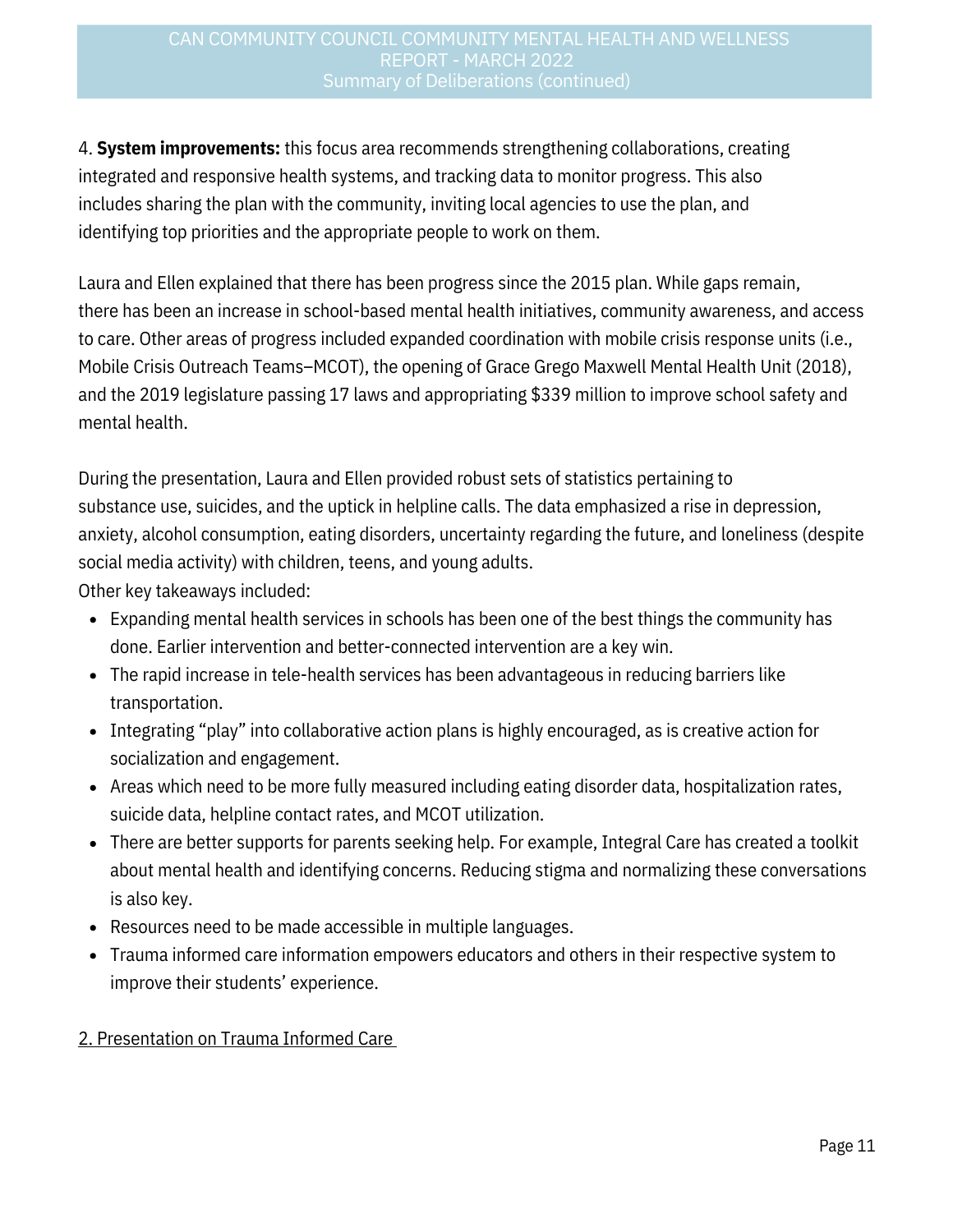This presentation was led by Aimee Rachel and Aniela Brown from the Texas Association of Community Health Centers (TACHC). TACHC is a non-profit membership association committed to advancing equitable access to quality health care in Texas by supporting and advocating for community health centers.

Key takeaways:

- Aimee and Aniela emphasized that unaddressed trauma affects individuals, families, communities, and overall health.
- Individual trauma results from an event, series of events, or set of circumstances experienced or witnessed by an individual that are physically or emotionally harmful and that have a lasting effect on someone's functioning and mental, physical, social, emotional, or spiritual well-being.
- The 4 Rs of trauma are:
	- **Realize:** we must acknowledge trauma is real and impacts many people. a.
	- **Recognize:** we must recognize the symptoms of trauma. b.
	- **Respond:** we must learn how to respond to individuals who have experienced trauma. c.
	- **Resist re-traumatization:** we must assess policies, practices, and procedures in our d. organizations to make sure we aren't retraumatizing people and our community.
- They shared the degrees of stress: positive, tolerable, and toxic.
- **Adverse Childhood Experiences (ACE):** a key ACE study revealed the relationship between our experiences as children and the health issues we experience as adults. Aimee and Aniela explained the progressive nature of adversity throughout the lifespan. For example, if any trauma occurs prepuberty, it escalates quickly and leads to other ACEs and related impacts. People at greater risk for adversity may not have the opportunity to participate in "protective factors". They shared the biology of our "freeze, flight, and fight" stress response.
- Responding in trauma informed ways ensures safety, trust, choice, collaboration, empowerment, peer support, and cultural competence for those involved.

#### 3. Access to Mental Health Panel Discussion

For this council meeting, the workgroup decided that a panel discussion would provide for an insightful session with interactive discussions. During the meeting, we asked the panelists three key questions and then opened the discussion up to Q&As from our councilmembers. The 3 panelists were Cory Morris (Dell Medical School), Vicky Coffee (Hogg Foundation) and Vikas David (CEO, Mentegram).

#### *Summary of the 3 questions and key takeaways:*

- What are the challenges/unmet needs in mental health care and the barriers which you see in your 1. respective fields?
	- Care and service gaps in-between children and adult services, emerging adults don't have a "space". The emerging adult age range is a pivotal time for the onset of mental health diagnosis.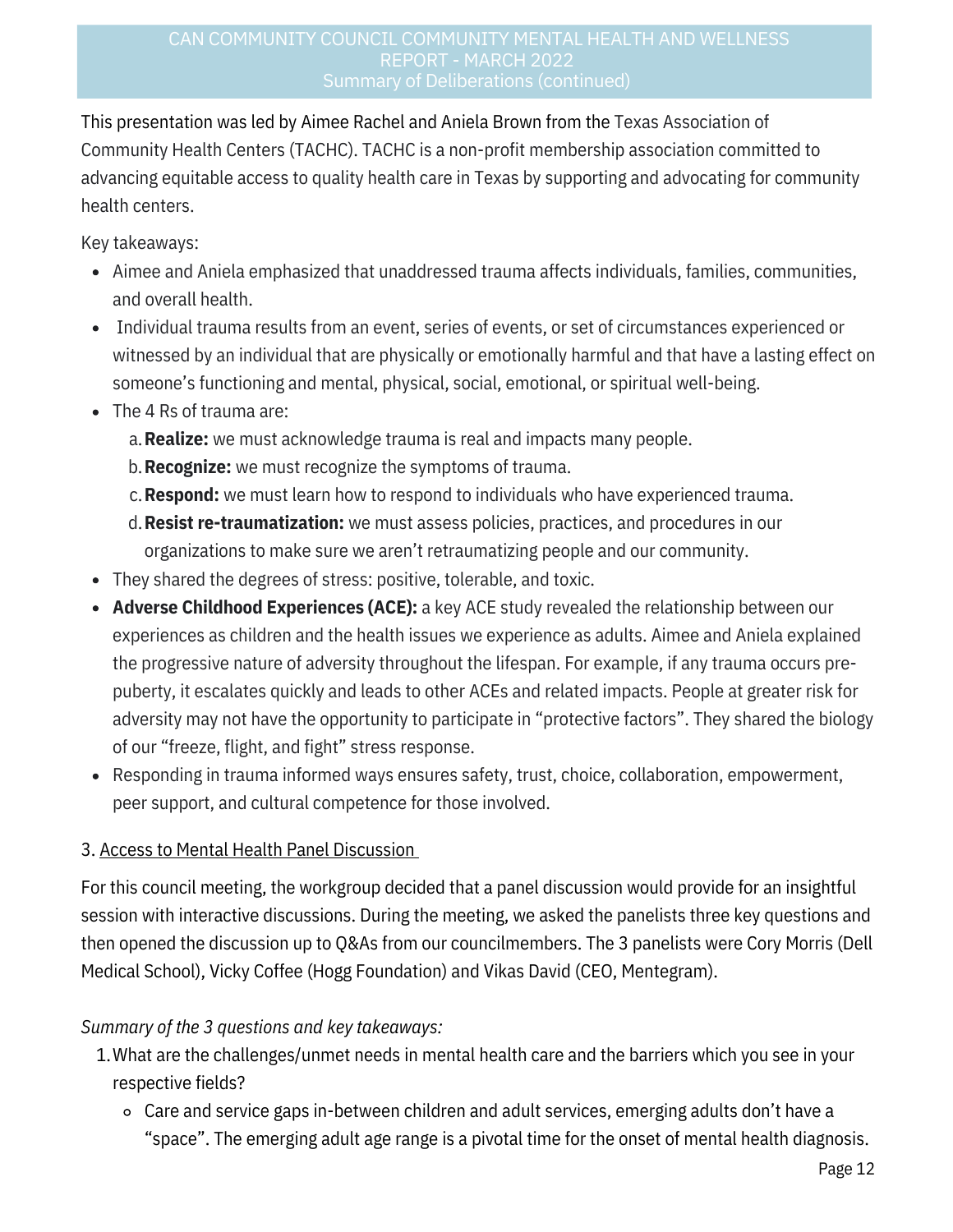- A challenge is getting our traditional systems to think and operate with a wellness, prevention, and recovery mindset.
- Another gap is the availability of culturally/ linguistically relevant and appropriate services.
- Access to services is also a challenge because of the growth and gentrification of the city.
- Gaps in psychiatric support in the workforce.
- Clinicians can feel threatened when digital tools are suggested for fear that they may not be evidenced-based and may take their job. Messaging to clinicians is very important.

2. What are some examples of innovations/opportunities deployed or could be deployed to provide better mental health care?

- $\circ$  Start with acknowledging strengths existing within the community, such as the CAN Community Dashboard, where mental health is included in all elements of the dashboard. That said, improvements can be made by identifying areas to prioritize and narrowing scope. Create shared leadership and decision-making opportunities.
- Telehealth is a critical innovation especially in Texas. The ability to think through the linkage of telemedicine in schools ensures the gap in community connection is addressed.
- Dell Medical School is working with school districts to provide free telehealth counseling services (i.e. 3-4 sessions) to students.
- Dell Medical School is also working with local physicians to better assess mental health conditions for their patients.
- Innovation in this area requires a perspective/paradigm shift. Thinking through mental health in a participatory process and allowing youth and community into decision making and messaging is important.
- Working with mental health issues and patients requires a multi-faceted approach. The idea is to avoid solely focusing on utilizing clinicians–which are in short supply–for every issue, but rather to promote self-sufficiency and peer support strategies with appropriate follow-up.

3. What are some financial and other solutions to help fund mental health care for individuals and systems (nonprofits, schools etc.)?

- Austin was the first city in Texas to adopt a system of care. There is blended funding that comes with the system of care process. They bring stakeholders together, identify gaps, and create partnerships to help fund the work.
- Focus on decreasing duplication of services and combining multiple funding streams.
- Be cognizant that funding and support varies on the market and that clinicians typically won't invest unless there is a financial benefit for them.
- The concept of value/ return of investment-based health care is important.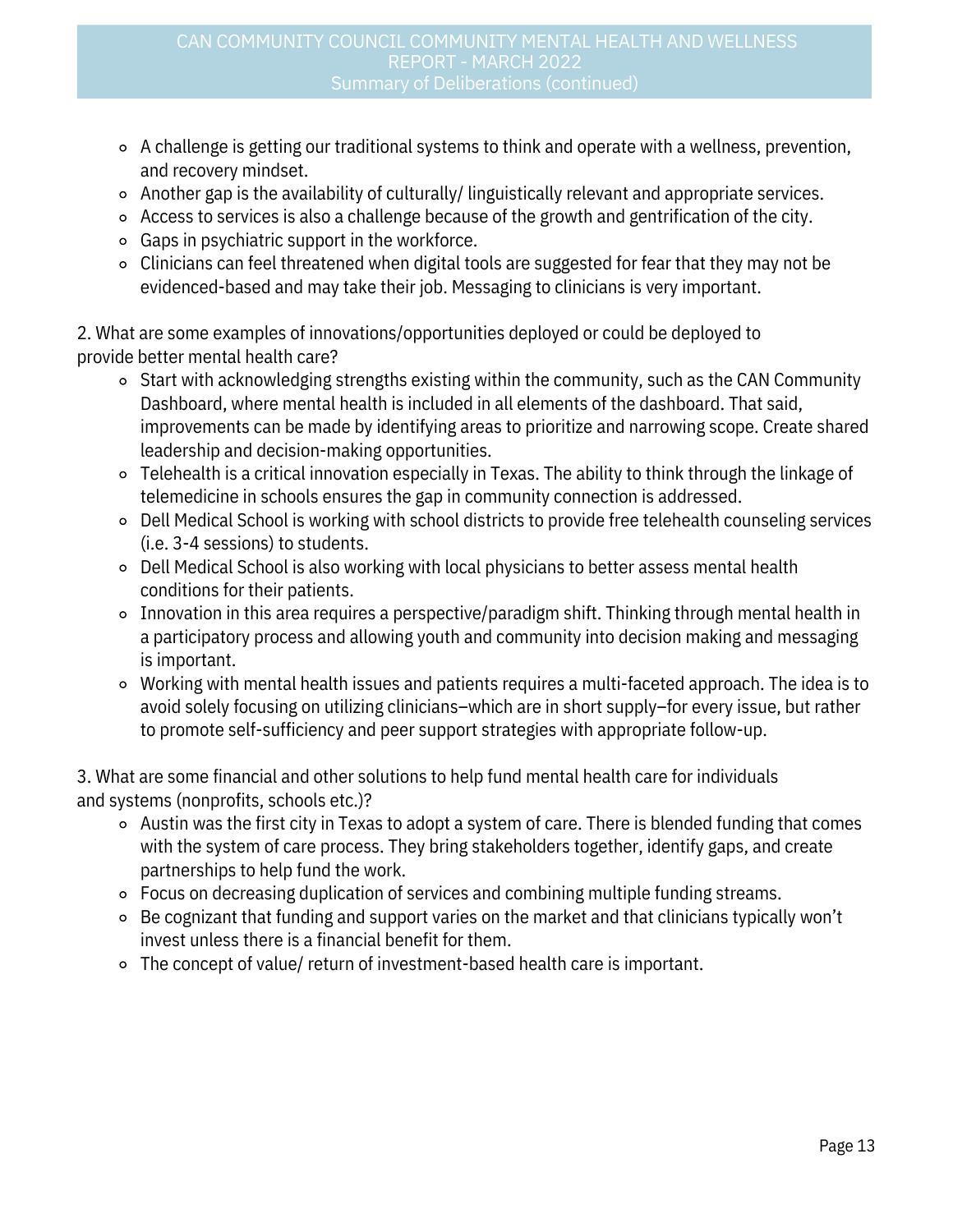*Q&A summary and key takeaways:*

- There is no such thing as too much peer support! Examples of peer support models include Via Hope and the Friendship Bench.
- The integration of behavioral care into primary care directly correlates with increased access to mental health care. The integration of physical and mental health services should be the norm.
- The more integrated services are, the easier it is for people to access mental health care.
- Pre-pandemic, there was a higher rate of reticence towards telemedicine; however, COVID encouraged patients and practitioners to increasingly utilize telemedicine, which has been advantageous.
- When addressing the need for more certified counselors, scalability can become an issue. Often, there are waiting lists for patients to be seen or access resources. Triaging and scalability is crucial.
- Additional support can be funneled via working with different faith communities to do education and stigma reduction. Mental Health First Aid, QPR (Question, Persuade, and Refer), and other training within the community can help community members identify mental issues early and how best to address those situations.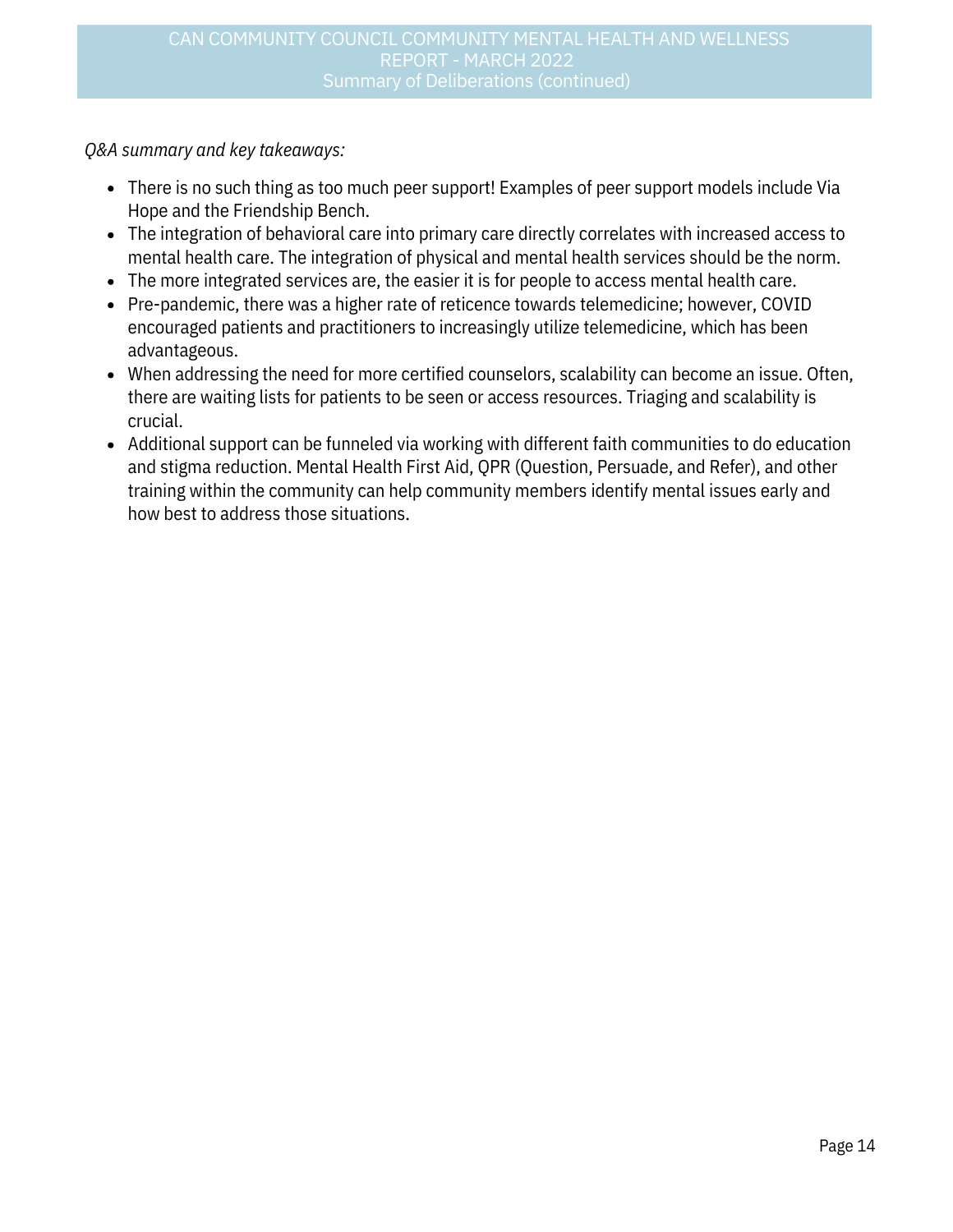CAN COMMUNITY COUNCIL COMMUNITY MENTAL HEALTH AND WELLNESS REPORT MARCH 2022

#### **Recommendations**

As this report has demonstrated, the scope of community mental health and wellness is a broad and complex topic, requiring a systems view and subject matter expertise (SME). While the workgroup has members involved in health care administration, we are not behavioral health professionals and have relied on SMEs and published reports and studies in making our recommendations. In addition to the Community Council presentations and consultations with SMEs previously mentioned in this report, the workgroup considered recent recommendations by the U.S. Surgeon General, American College of Pediatrics, U.S. Secretary of Education, and other cognizant organizations as well as the 2021 Travis County Children's Mental Health Plan. And President Biden's State of Union Speech included mention of the mental health crisis we face and has provided a *Fact Sheet* of strategies and resources to be employed by the federal government. In reviewing the extensive information available (references to which can be found in this report's bibliography), the workgroup found much convergence in these groups' recommendations. Accordingly, the recommendations contained herein hew closely to the recommendations by these groups.

Accordingly, our overarching recommendation is to use these reports and plans and to encourage and build upon the good work the community has done to date—crisis intervention teams on the street and in the home, improved school-based strategies, the Sobering Center and other diversion programs, and the increase in in-patient psychiatric beds. Foremost in continuing this commitment to community mental health is the need to support the implementation of the strategies in the Travis County Children's Mental Health Plan, many of which are included in our detailed recommendations below. Not all our recommendations are novel. Many restate long-standing goals for the community (e.g., in health care access). However, they are critical to our long-term success in improving community mental health and wellness.

Because of the great need and long-term commitment required for success in addressing the mental health challenges previously outlined, this report is divided into two sections. The first section includes short-term recommendations that involve vulnerable and dependent people, those with acute conditions that produce long-term impacts and costs, and those who are required for economic recovery. We believe that these recommendations can either be implemented relatively quickly, easily, and/or at a low cost.

Other recommendations that require longer lead times are also included in the short-term recommendations section, because they should begin immediately so they will be in place for the longterm. Even for those recommendations that are more difficult, costly, or take longer to implement, we recommend prioritizing resources for vulnerable people in crisis who are in most need and those which are required for the long-term health of our community because of the moral obligation to help vulnerable and dependent people and the high rates of return on such investments. The short-term recommendations are organized by "location" since that is a clear way to focus on key vulnerable groups, to wit: "In the Schools and Homes"; "In the Clinics", and "In the Community".

The second section focuses on more long-term, systemic, and broadly applied recommendations to continue the good work that is already being done in the community, address difficult, long-term, and intractable problems, and establish a firm foundation for the future. The long-term recommendations focus on the broader community as well as possible study topics for CAN and the Community Council.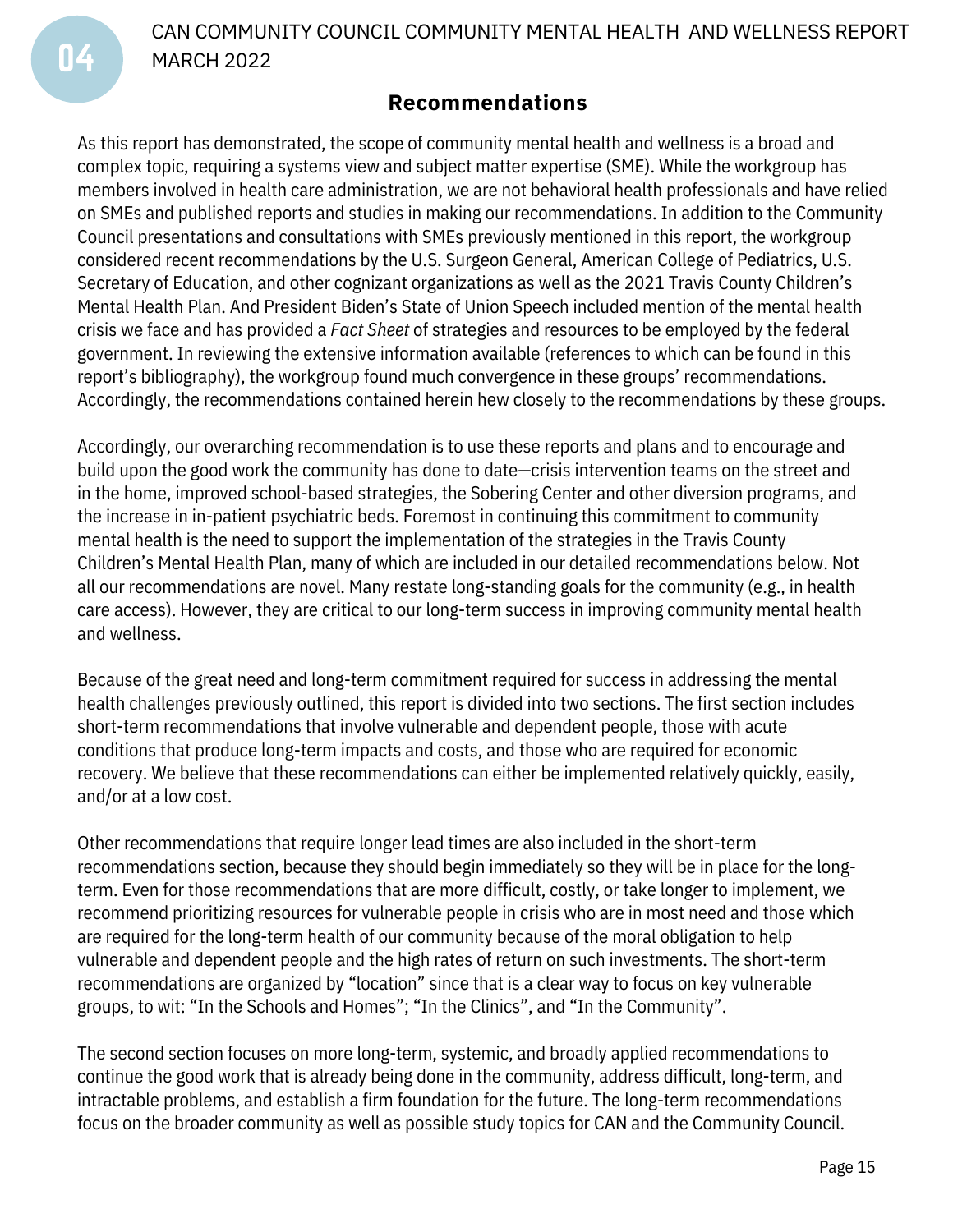We hope that the long-term recommendations and related study topics will be part of the CAN's work plan in 2022.

Underlining the short-term perspective of our recommendations, we have chosen to focus on the acute, immediate needs of vulnerable people, esp. children and youth and their caregivers. As has been noted, children and youth were already experiencing increased stress and pathologies before COVID and are particularly impacted by COVID and the other social, economic, and environmental conditions described in this report. In addition to physical abuse, homelessness, hunger, mental and physical illness, incarceration, unemployment, and poverty in general, there are thousands of children who are now orphaned by the death of one or more caregivers.

CAN generally, and the Community Council specifically, has a legacy of focusing on and prioritizing vulnerable populations (e.g., 2013-2014 Safety Net Forums, 2015-16 Person-Centered Community/Care Framework, and the 2017-18 Child Poverty report), all of which highlight and prioritize the needs of children and youth.

In addition to children and youth, other vulnerable, highly impacted and impactful groups of people bear consideration in our community's long-term strategies and are therefore included in our long-term recommendations for CAN's consideration this year and in the future. These groups include: those with language and cultural barriers, educators and related personnel (teachers, counselors, bus drivers, food service workers, librarians, parent support specialists, school nurses, social workers, and administrators etc.), public and private sector health care workers (including people working in critical care, morgues, medical examiner offices, cemeteries, and funeral homes), first responders/public safety/EOC workers, public health officials, front-line (and low income) workers, and women (esp. those with children and/or those who have dropped out of the workforce).

Finally, in addressing recommendations for our community, the mental health workgroup considers the following overarching principles essential in shaping our community's approach to community mental health and wellness:

- Focus on vulnerable people, esp. children and youth and their caregivers 1.
- Ensure comprehensive coverage and early and timely identification of those most in need 2.
- Ensure rapid referral to comprehensive and appropriate services and interventions 3.
- Follow Person-Centered Care/Community Framework principles and practices, including 2-Gen, 4. family friendly, wrap-around, and integrated/case managed service models
- Promote equity, inclusion, and long-term sustainability principles 5.

Recommendations were ultimately prioritized according to their urgency and impact.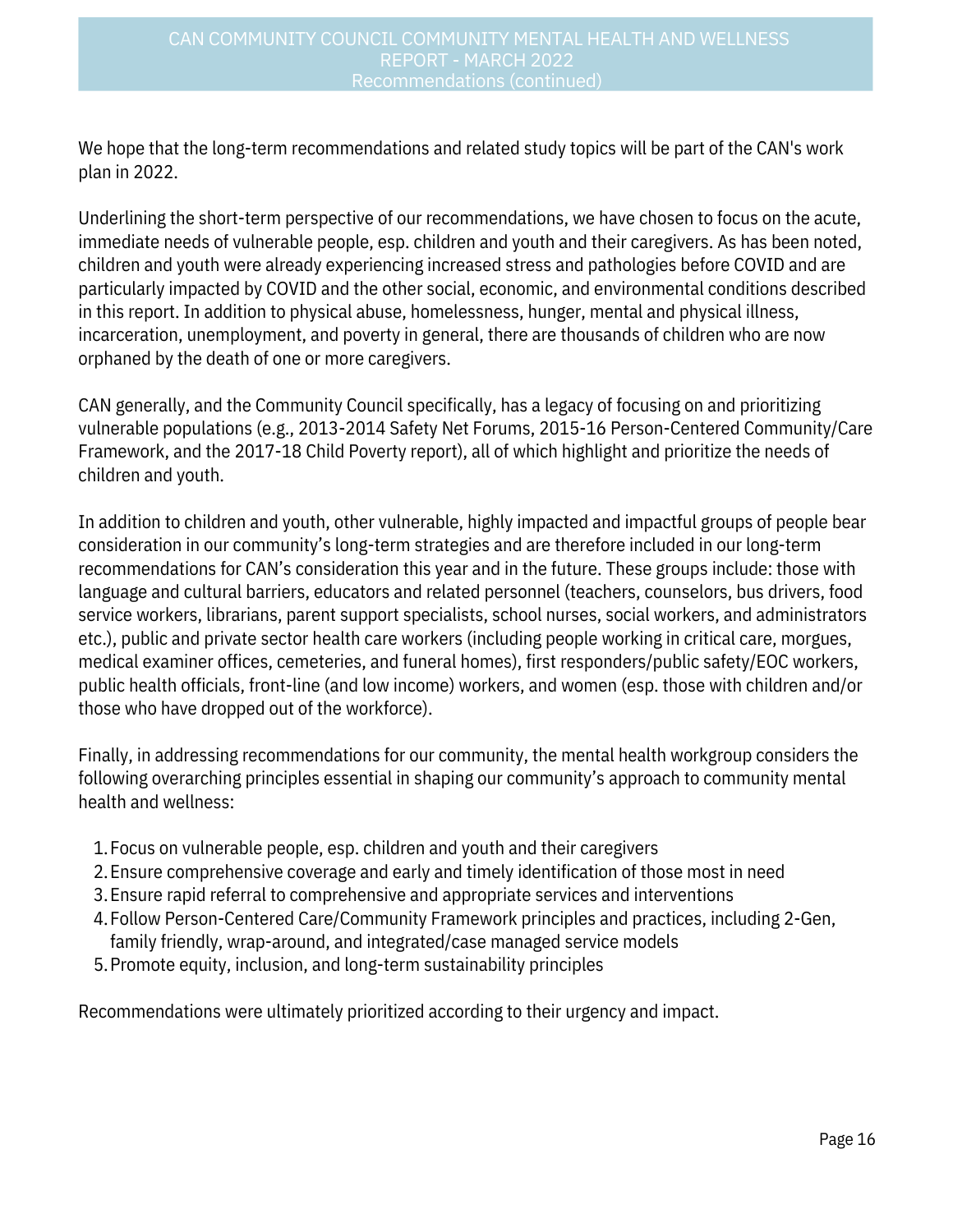#### *Short-Term Recommendations for 2022*

Consistent with CAN's focus on vulnerable people, our short-term recommendations center on the needs of children and youth. Youth have the highest mental illness prevalence rates and experience lifelong and pervasive impacts (e.g., on life expectancy, education, employment, and happiness). They are also the least served and least able to help themselves. This includes very young and older youth, esp. 16-24, for which services are often the least available. And we also consider supports for the mental health needs of adults working with children and youth, such as parents, health care professionals, and educators.

#### *In the Schools and In the Homes*

**Community Principles of Care.** Using CAN Community Council's *Person-Centered Care/Community Framework*, we recommend that our community establish and follow the standards, principles, expectations set forth in this report to implement these recommendations:

- **Early/Rapid Assessment and Referral.** We recommend that school districts adopt and employ a 1. "Family Assessment Tool"—like the one developed and employed by Austin Voices for Education and Youth (AVEY) and The Austin Project (TAP) for many years, in their community schools—as soon as is practicable but no later than the beginning of the year, to identify all potential students/families needing mental health services and immediately refer and assign people to case managers, counselors, and other service providers. This recommendation is consistent with the CAN Community Council Child Poverty report, which noted that "The 'community schools' model is an approach that connects schools, parents, and community partners to ensure that children and families have what they need to succeed. Many of the needs highlighted in the Child Poverty report could be addressed if a robust community schools' model can be advanced. The model focuses on a comprehensive family needs/risk assessment and wrap-around services for the entire family, including early childhood education, expanded learning and enrichment time, student-centered learning, health and wellness, family stability and workforce development.
- **Service Capacity and Capabilities.** We recommend that schools expand their capacity to provide 2. comprehensive mental health counseling and related services (and special-ed and learning disabilities services) to serve 100% of the need, in a timely manner, consistent with effective practices and standards of care.
- **Telehealth and Technology.** We recommend that school districts expand their tele-health services 3. during in-school and out-of-school times, using Dell Med's program and others, and employ technology to help. There are literally thousands of mental health apps and systems. Accordingly, we do not recommend any specific software or system. While technology is not a panacea, it has the potential to reach larger numbers of people who might otherwise resist or avoid care for personal or cultural reasons and those who have transportation and other time and scheduling barriers.
- **Tutoring/Mentoring.** We recommend that our community develop and deliver a long-term, sustained 4. effort to provide high quality, evidence-based "high dosage/high intensity" tutoring and mentoring programs to ALL that need them, in in-school settings, summer school settings, and after- school settings. Besides addressing the well-publicized challenge of learning loss and disengagement (and in some cases dropping out) of our youth, tutoring and mentoring reduce stress and anxiety by helping students catch up to their peers. And, with many students lacking an available and resourceful parent, these programs provide students with the presence of a caring adult in their life at this critical time in their lives.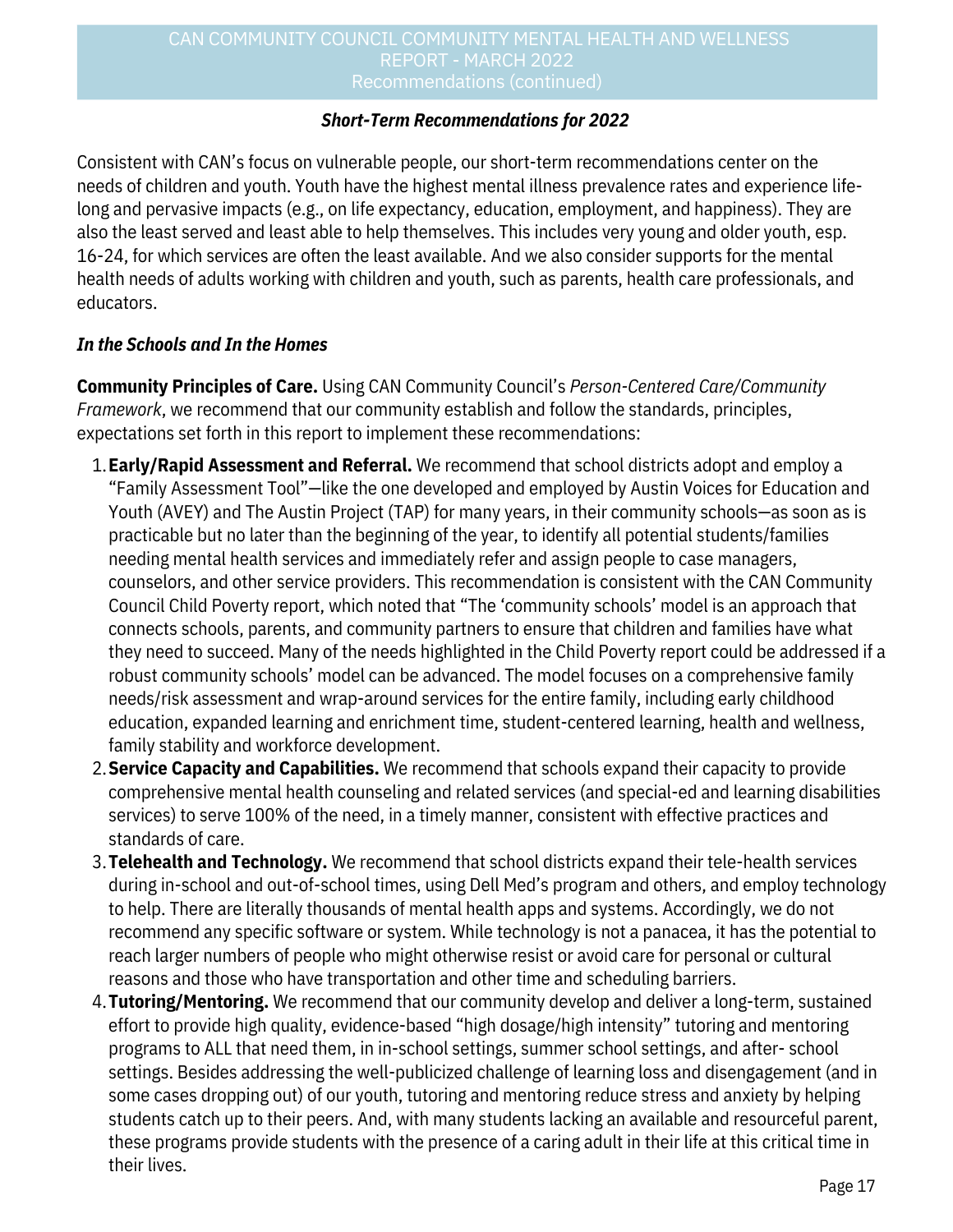The Greater Austin Reading Coalition (managed by United Way for Greater Austin) has funded a summer extended learning pilot project for K-2 youth with the Literacy First and YMCA. This pilot should be carefully studied for lessons learned and opportunities to expand it. However, while summer and after-school tutoring can be effective, the most effective and comprehensive tutoring strategies are used during regular school hours. This is not a "one and done" strategy. Our community must make a long-term commitment to sustained, high quality tutoring and mentoring for all youth in need, esp. for students in all Title I schools. There are federal funds made available to the State of Texas under the Federal Rescue Plan Act. While those funds are significant, school districts wanting to access them must follow burdensome and limiting requirements that are preventing their timely and meaningful use. Unless and until the State streamlines and improves the process for allocation of those federal funds, our community must make a financial commitment to this strategy.

#### *In the Clinics*

**Taking a Comprehensive Approach,** we recommend reaching 100% of youth in healthcare settings, through:

- **Pediatric Screening.** We recommend that health care professionals, esp. pediatricians, screen and 1. assess for mental health and receive training in TIC and ACES, using U.T. Dell Med's program and working with local professional societies. This assessment for children and their caregivers for mental health is similar to the assessments pediatricians currently do for poverty.
- **Access to Care.** We recommend doubling our community's efforts to ensure all children and youth 2. have health insurance and access to care and that all children and youth have a medical home. Commensurately, we recommend advocating with the Texas Department of Insurance and Texas Legislature to maintain the current use of and health insurance reimbursements for telehealth techniques.
	- **Health Insurance/Service Access.** This is an obvious and ongoing need, and our community a. has done much to overcome the lack of attention and support from the State of Texas. Travis County has some of the highest health insurance coverage rates in the state as well as many local options for coverage and care. However, we are including this recommendation in this report because it is central to recommendation 1 above and to the best practices idea of a "medical home" and "primary care physician". Children can't be assessed by doctors (and other health professionals) if they do not see doctors, and they will be more likely to see doctors on a periodic basis sufficient to identify latent and emerging needs if they have an established medical home with a primary care physician.
	- **Advocate to Maintain Insurance Reimbursements for Telemedicine.** Tele-Med has been a b. very powerful, though imperfect, tool throughout the pandemic. It has proven to be one of the only ways to reach key groups and still serves as a strategy for serving large numbers of people and youth where they are (i.e., at home and/or in school). For now, some tele-med resources are available free of charge through the Dell Med, state funded program; however, this strategy must have a reliable funding source, either through insurance or other dedicated funding stream.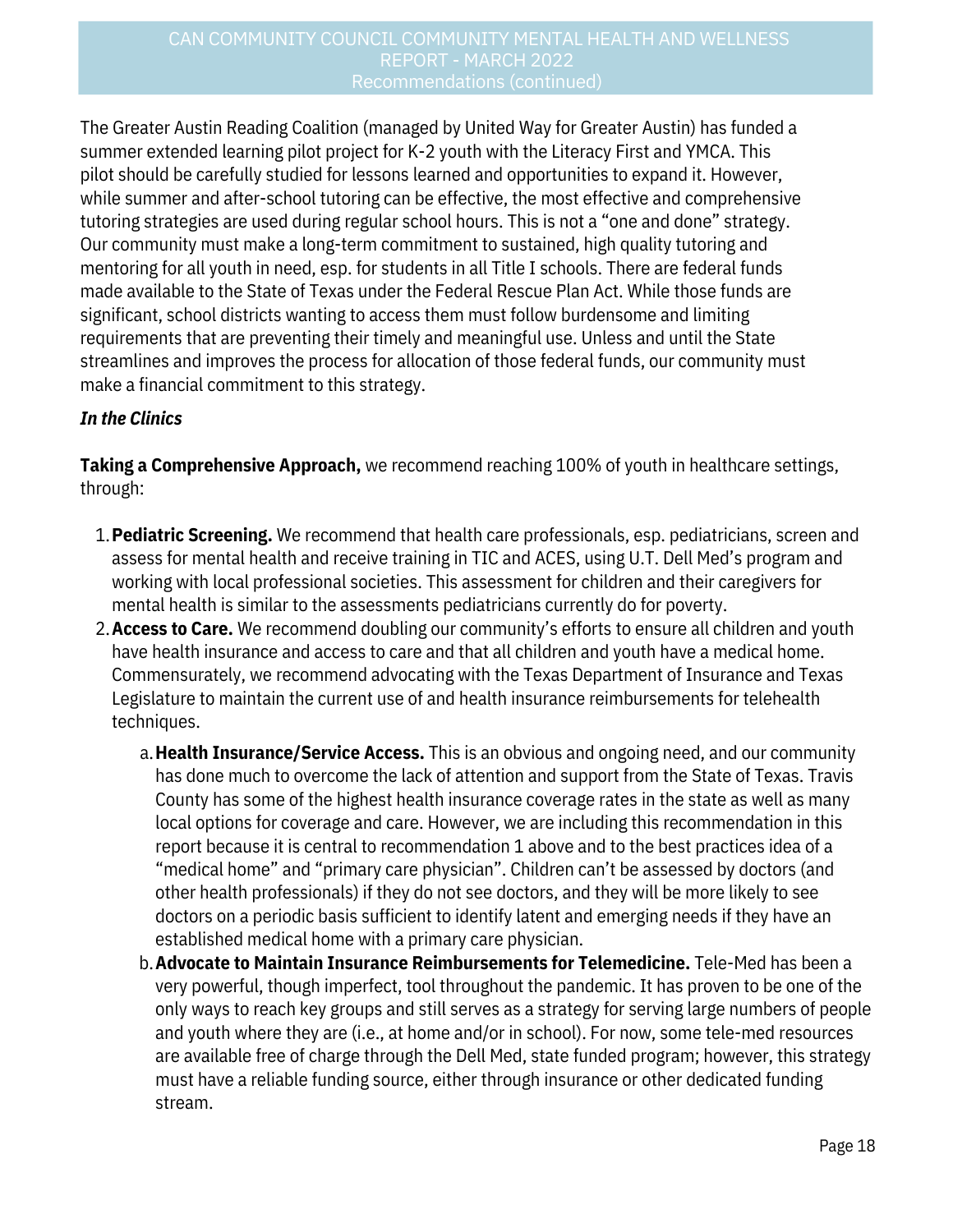## CAN COMMUNITY COUNCIL COMMUNITY MENTAL HEALTH AND WELLNESS REPORT - MARCH 2022

#### *Long-Term Recommendations for 2022 and Beyond*

#### *In the Community*

1.**Public Information.** We recommend the development and launch of a Public Information Campaign- drawing from national best practices, and state/local institutions (such as Meadows, Baylor University, Hogg Foundation) with local customizations to serve populations in greatest need but with the biggest barriers (e.g. financial, geographic, race/ethnicity/income, cultural/language), and incorporating lessons learned from successful models in Texas and elsewhere. The Mental Health Awareness and Behavioral Change Media Campaign under development is discussed in further detail in Attachment 2 of this report.

2. **Self-Care and Technology.** We recommend marketing self-care strategies and use of support groups and technology to connect people to services, tools, and other supports, working with faith based, community based, civic, health care, and other organizations to leverage and sustain efforts.

3. **Seamless System**. We recommend the development of a "one-stop shop", "integrated enrollment/referral", "no wrong door" coordinated approach to connecting people with community-based non-profit and governmental services, drawing upon existing tools such as 311, 211, 988 and other crisis/help lines, Family Resource Centers, etc.. The City, County, Central Health, Integral Care, and United Way can and do work together. United Way manages the 211 system, and such programs as Family Pathways and the Family Friendly Workplace Committee work (Early Matters Greater Austin) should be expanded to focus more on 2-Gen strategies for mental health in the home and in the workplace.

4. **Peer-Based and Community-Based Approaches.** We recommend the deployment of effective practices in community mental health care, including peer-to-peer counseling (like "Friendship Bench", "Rent a Friend", "Promotora" programs), community health workers (e.g. Promotoras), and other methods and modalities to expand the reach and impact of mental health information and strategies.

5. **Strategies to Promote Community Mental Wellness, Civic Engagement, and Social Cohesion.** We recommend that, for the long-term, our community identify ways to reduce loneliness and civic alienation (e.g., CAN's Deliberative Dialogues, IACT's Red Bench, U.T. DDCE's efforts, etc.) and encourage/facilitate civic engagement and social interactions ("Faces, Places, and Spaces").

6. **Data, Measurement, and Evaluation.** We recommend our community consider adding additional measures to the CAN Community Dashboard (e.g. Annette Strauss Center's measure on civic engagement and other MH indicators for priority populations/approaches) and develop/use other forms of data and measures that disaggregate data to allow for a better understanding of unique needs and to focus resources and strategies on key and underserved sectors/populations. And we must address the issues of data invisibility with some groups in mental Health.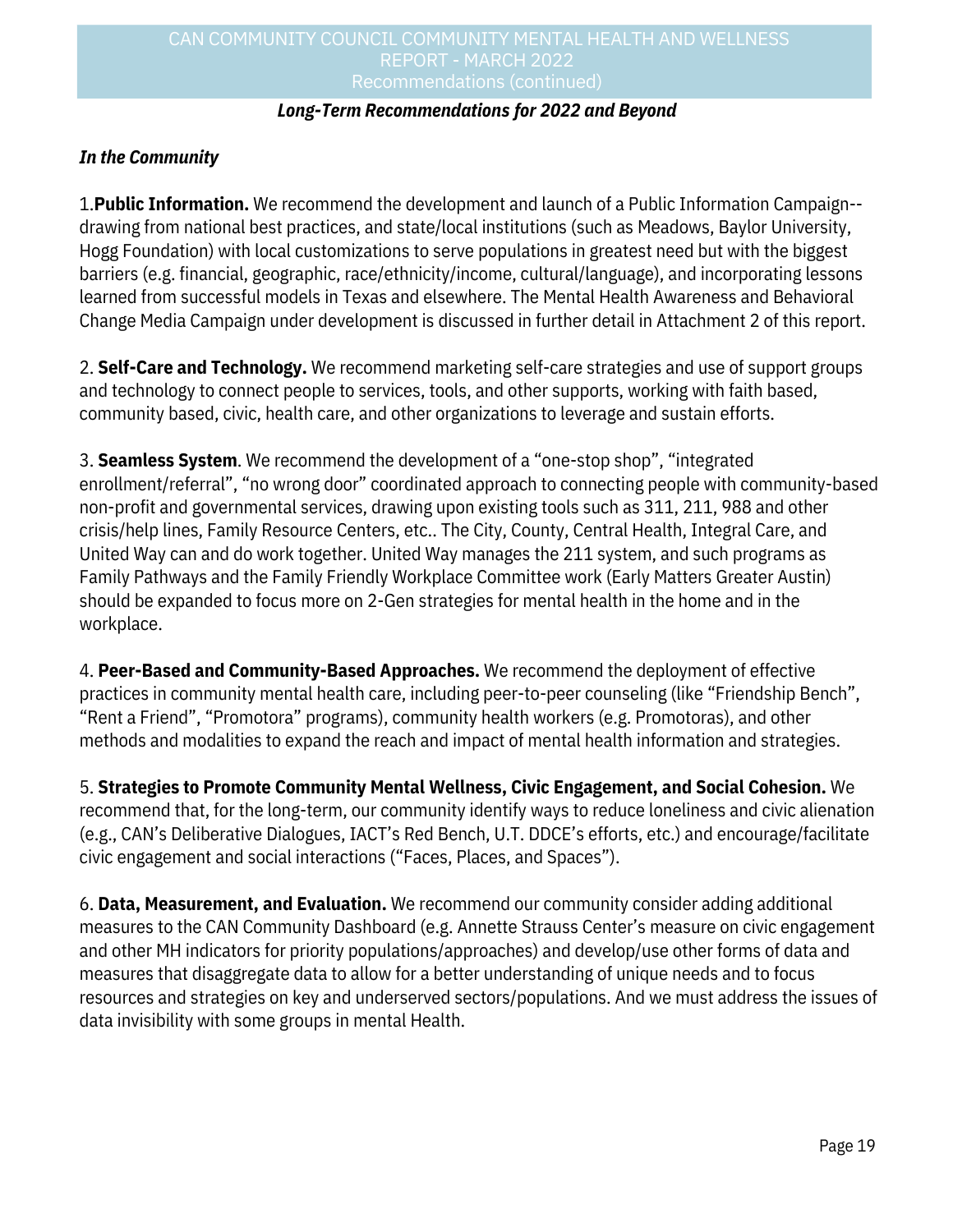#### *In the CAN (cross-cutting core principles, collaboration notions, and areas of current and potential focus)*

**Align with CAN Values and Frameworks.** The community mental health work should support CAN's framework of collaboration, equity, opportunity, and sustainability, using evidence-based and practitioner tested frameworks, methodologies, and tools.

**Be Innovative but Don't Reinvent the Wheel.** This work has been, and should continue to be, built on the goals and strategies from current state and national reports and studies and our existing community plans, councils, agencies, task forces, committees, etc.

**Strive for Collective Impact.** CAN should continue to highlight "Profiles in Collaboration" and develop collaboration tools, esp. among CAN partner organizations, to provide a focus on and methods for the systems-building, resource leveraging, and mutually reinforcing activities relevant to our community mental health and wellness collaboration.

**Data, Dashboard, R&D&E.** CAN should continue to build out and refine its data analysis and reporting capabilities, to better engage the community in conversations around objective measures and means of accomplishing our community's mental health and wellness goals. This includes: asset, resource, and geospatial mapping and disaggregation of data by demographic groups; outcomes-based measurement, root cause analysis, and continuous improvement strategies; and CAN Community Dashboard indicators and other public reporting and engagement modalities.

**All Means All.** While we have prioritized quick and comprehensive action for vulnerable populations in the short-term, we must also focus on the broader population in the long-term, by serving hard to reach populations, dispelling stigma generally, and providing a community-wide base of understanding to ensure sustained support for specific initiatives and broad self-care strategies. This can be done through the Mental Health Awareness and Behavioral Change Media Campaign already being planned and through the promotion of self-help, community-based, peer-to-peer, near-peer, and community mental health worker models.

**The Big Picture.** Ultimately, CAN must help the community address the broader and fundamental community-wide cultural and atmospheric issues, such as loneliness, social isolation, and civic alienation that underlie and drive our community's mental health and wellness.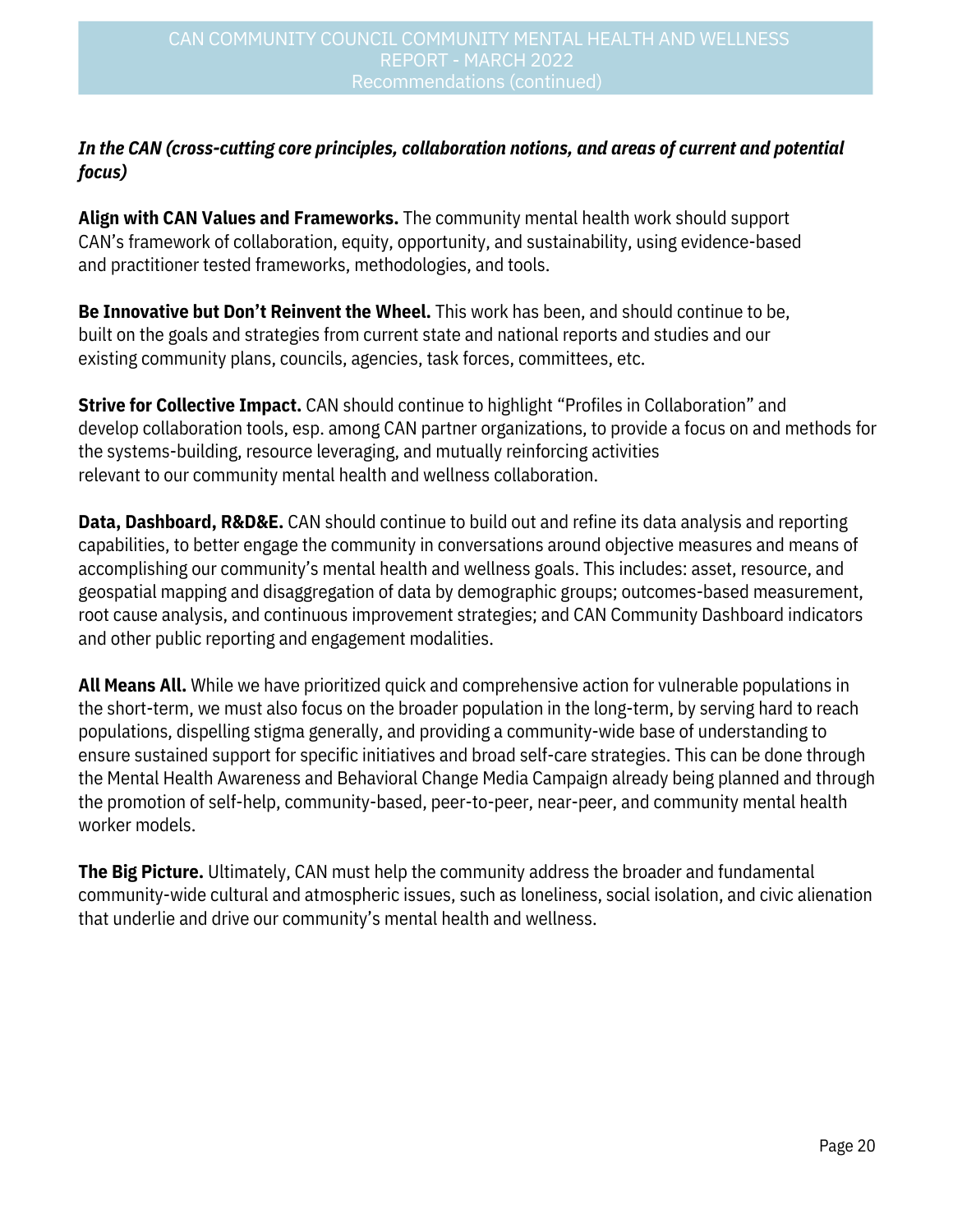CAN COMMUNITY COUNCIL COMMUNITY MENTAL HEALTH AND WELLNESS REPORT MARCH 2022

## **Credits**

#### **About the CAN Community Council**

The CAN Community Council is one of two Councils that guide the work of the Community Advancement Network. The CAN Community Council is a self-appointed body that is made up of up to 30 people who reflect the diversity of interests, concerns, organizations, issues and populations of the Central Texas community. The role of the Community Council is to provide a link between the community at large and the policy makers and elected officials who serve on the CAN Board of Directors. If you are interested in joining the CAN Community Council, fill out a form at this site: http://canatx.org/community-council/

#### **About This Report**

In 2021, the CAN Community Council focused its work on finding possible solutions to community needs that have presented unique and difficult to resolve challenges emerging from the pandemic. The Community Council selected three pandemic-related topics on which to focus. Specifically, these topics include addressing: the evictions crisis; food insecurity; and mental health and wellness. The aim is to identify policies and programs that elected officials, policy makers and other decision-makers can consider pursuing or implementing to improve access for and the well-being of individuals and families living in Austin, Travis County and Central Texas. The CAN Community Council Report on Evictions was published in July 2021. The CAN Community Council Report on Food Insecurity was published in January 2022.

#### **2021 Community Council Members**

| Saatvik Ahluwalia         | Kelly Crook      | Rachel Hampton      | Caroline Reynolds |
|---------------------------|------------------|---------------------|-------------------|
| Lydia Galvan              | Donovon DePriest | Lou Serna           |                   |
| Lisa Boyd                 | Hunter Ellinger  | Gloria Vera-Bedolla |                   |
| Patricia Camacho-Longoria | Nancy Gilliam    | James May           |                   |
| Nora Comstock             | Laura Goettsche  | Anaami Pandit Haji  |                   |

#### **CAN Staff**

Raul Alvarez, Executive Director Jelina Tunstill, Program Coordinator Carlos Soto, Research Analyst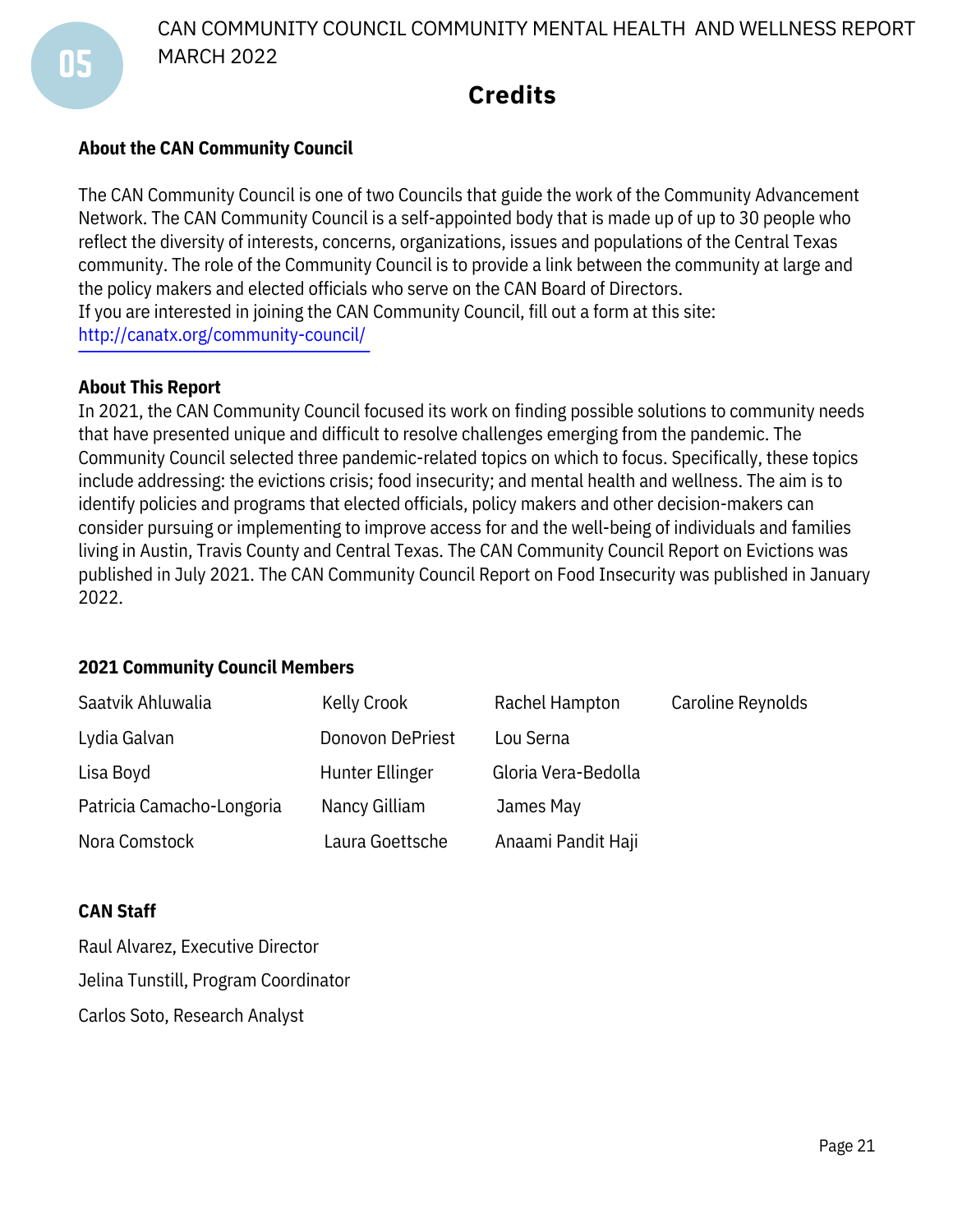# **ATTACHMENT 1**

## CAN COMMUNITY COUNCIL Community Mental Health and Wellness Report March 2022

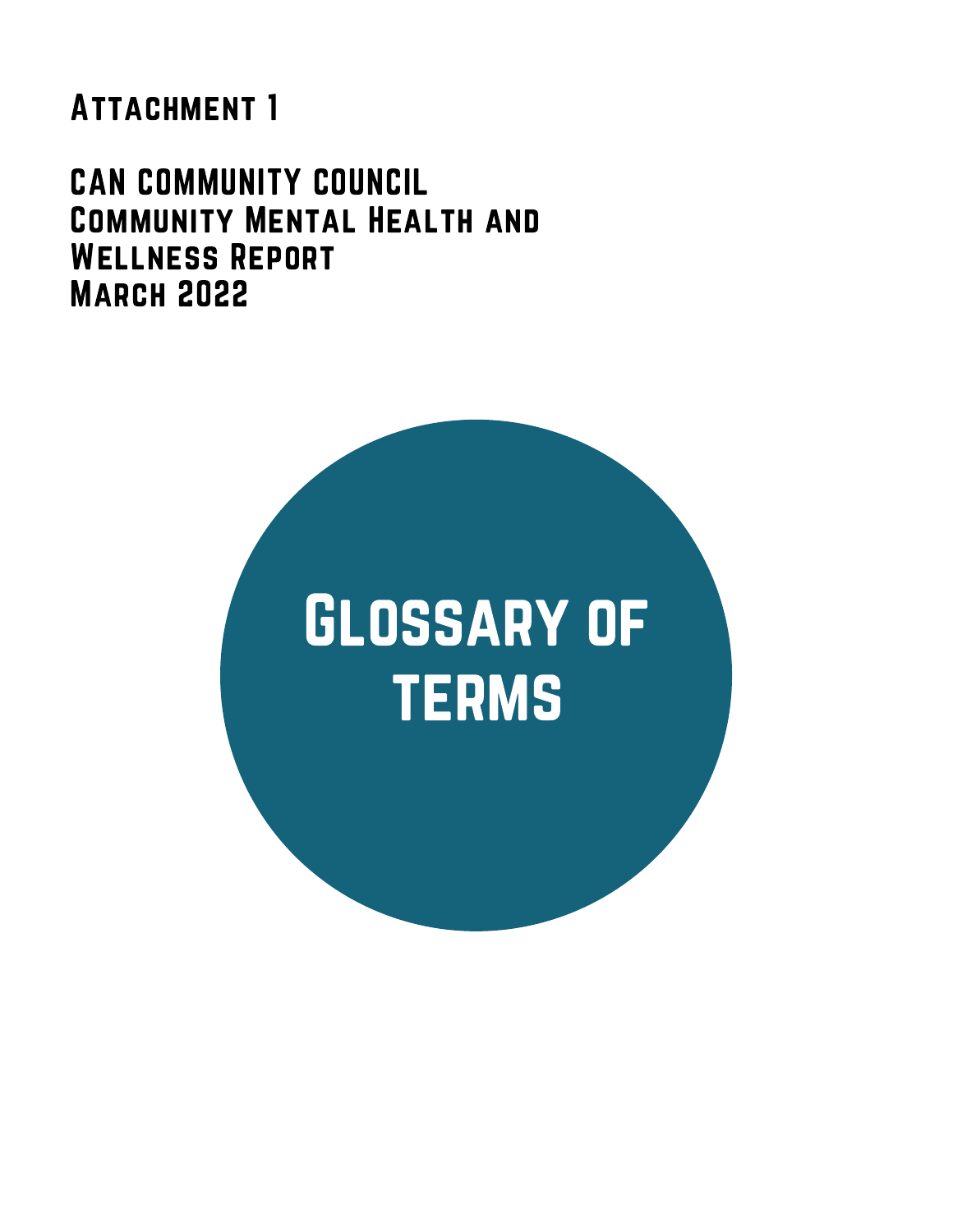CAN COMMUNITY COUNCIL COMMUNITY MENTAL HEALTH AND WELLNESS REPORT MARCH 2022

### **Glossary**

Telehealth (Telemedicine)- the use of digital information and communication technologies, such as computers and mobile devices, to access health care services remotely and manage a person's health care. These may be technologies used from home or that a doctor (or other clinician) uses to improve or support health care services. Telehealth Uses in Behavioral Health include: Psychiatric assessments, Individual online counseling for anxiety and depression, Online group therapy, treatment related to substance use disorder, Telepsychiatry for prescription monitoring and refills [https://www.mayoclinic.org](https://www.mayoclinic.org/healthy-lifestyle/consumer-health/in-depth/telehealth/art-20044878) › telehealth › [art-20044878](https://www.mayoclinic.org/healthy-lifestyle/consumer-health/in-depth/telehealth/art-20044878)

Telemedicine - Telemedicine (TM) is a component of TH [Telehealth] and is defined by Oxford's as 'the remote diagnosis and treatment of patients by means of telecommunications technology. [https://pmj.bmj.com](https://pmj.bmj.com/content/early/2020/09/24/postgradmedj-2020-138742) › early › [postgradmedj-2020-138742](https://pmj.bmj.com/content/early/2020/09/24/postgradmedj-2020-138742)

Mental health: The emotional, psychological, and social well-being of an individual. It affects how an individual thinks, feels, and acts. It also helps determine how we handle stress, relate to others, and make choices. Mental health is important at every stage of life, from childhood and adolescence through adulthood.

[https://www.mentalhealth.gov](https://www.mentalhealth.gov/basics/what-is-mental-health) › basics › [what-is-mental-h...](https://www.mentalhealth.gov/basics/what-is-mental-health)

Community health: Community health is the collective well-being of community members. In addition to living in the same neighborhood or region, these populations often share health characteristics, ethnicities, and socioeconomic conditions.

[https://publichealth.tulane.edu](https://publichealth.tulane.edu/blog/why-community-health-is-important-for-public-health/) [›](https://publichealth.tulane.edu/blog/why-community-health-is-important-for-public-health/)

0 6

Mental illness: Mental illnesses are health conditions involving changes in emotion, thinking or behavior (or a combination of these). Mental illnesses are associated with distress and/or problems functioning in social, work or family activities.

[https://www.psychiatry.org](https://www.psychiatry.org/patients-families/what-is-mental-illness) › [patients-families](https://www.psychiatry.org/patients-families/what-is-mental-illness) › what-is-m...

Mental wellbeing: is defined as a state of well-being in which every individual realizes his or her own potential, can cope with the normal stresses of life, can work productively and fruitfully, and is able to contribute to her or his community."

[https://www.health.state.mn.us](https://www.health.state.mn.us/communities/mentalhealth/) › [communities](https://www.health.state.mn.us/communities/mentalhealth/) › mentalhea..[.](https://www.health.state.mn.us/communities/mentalhealth/)

Trauma Informed Care: Trauma Informed Care is an approach, based on knowledge of the impact of trauma, aimed at ensuring environments and services are welcoming and engaging for service recipients and staff.

[https://traumainformedoregon.org](https://traumainformedoregon.org/wp-content/uploads/2016/01/What-is-Trauma-Informed-Care.pdf) › [2016/01](https://traumainformedoregon.org/wp-content/uploads/2016/01/What-is-Trauma-Informed-Care.pdf) › W...

Adverse Childhood Experiences (ACEs): ACEs are traumatic events that occur before a child reaches the age of 18. ACEs include all types of abuse and neglect, such as parental substance use, incarceration, and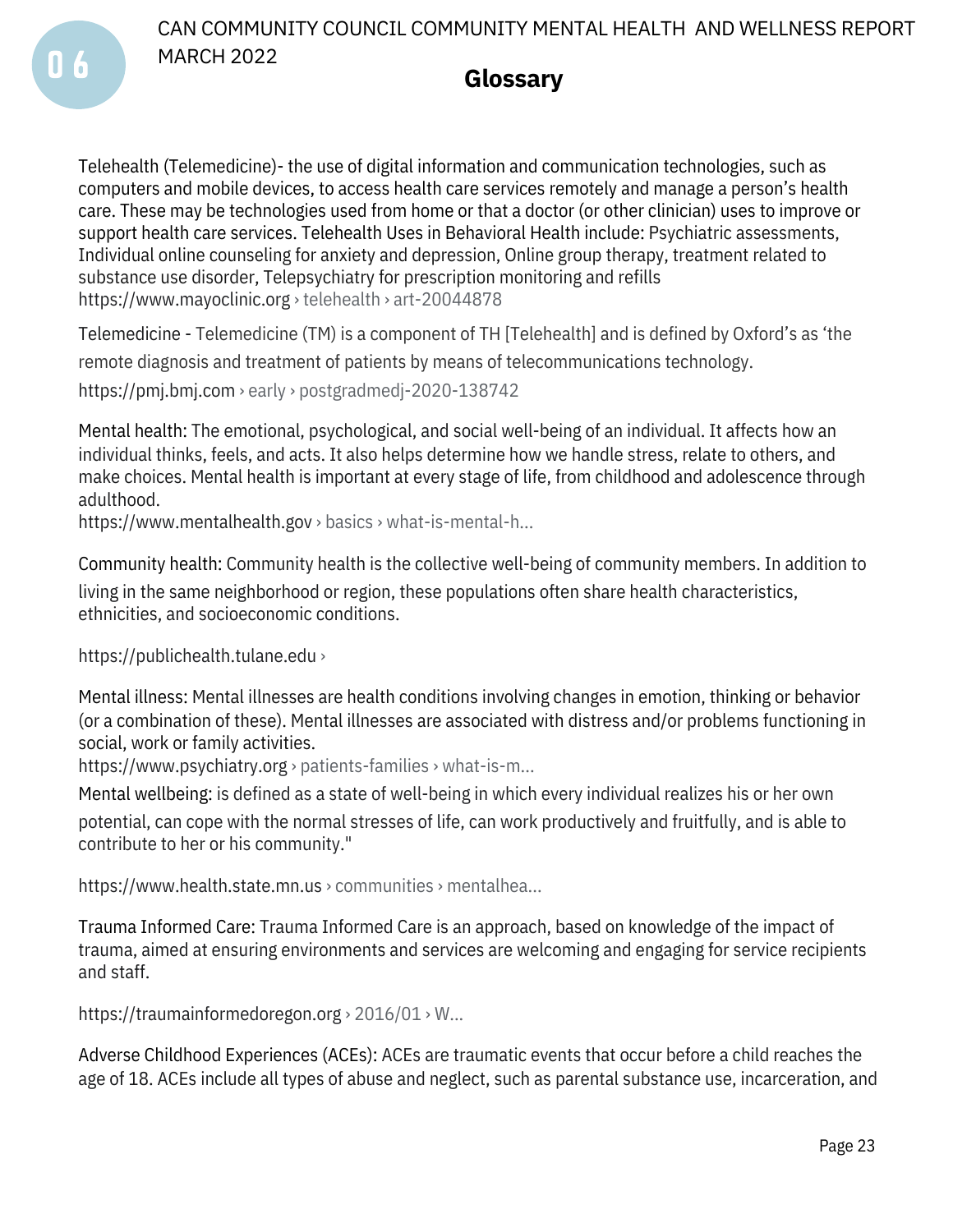## CAN COMMUNITY COUNCIL COMMUNITY MENTAL HEALTH AND WELLNESS REPORT - MARCH 2022

domestic violence. ACEs can also include situations that may cause trauma for a child, such as having a parent with a mental illness or being part of a family going through a divorce.

[https://www.childwelfare.gov](https://www.childwelfare.gov/topics/preventing/overview/framework/aces/?utm_source=facebook&utm_medium=social&fbclid=IwAR06UGEGsuxESbGQ25qsWxztuv1Do2zWSAOThNL96eEB-y-FmjHnE9wHYNY) › overview › [framework](https://www.childwelfare.gov/topics/preventing/overview/framework/aces/?utm_source=facebook&utm_medium=social&fbclid=IwAR06UGEGsuxESbGQ25qsWxztuv1Do2zWSAOThNL96eEB-y-FmjHnE9wHYNY)

Peer-based approaches (interventions): peer-based interventions are a method of teaching or facilitating health promotion that asks people to share specific health messages with members of their own community.

[https://www.ncbi.nlm.nih.gov](https://www.ncbi.nlm.nih.gov/pmc/articles/PMC2804647/) › articles › [PMC2804647](https://www.ncbi.nlm.nih.gov/pmc/articles/PMC2804647/)

Person-centered care: Person-centered care—also known as patient-centered care—means consumers have control over their services, including the amount, duration, and scope of services, as well as choice of providers. Person-centered care also is respectful and responsive to the cultural, linguistic, and other social and environmental needs of the individual.

[https://www.samhsa.gov](https://www.samhsa.gov/section-223/care-coordination/person-family-centered) › [care-coordination](https://www.samhsa.gov/section-223/care-coordination/person-family-centered) › person-f...

Year-round school: year-round schooling, in which a single summer break is swapped out for a series of shorter breaks throughout the year. [https://www.edweek.org](https://www.edweek.org/leadership/year-round-schooling-explained/2015/12) › leadership › 2015/12

Mental health media campaign: [to]…improve the impact of media on mental health through partnerships, collaboration, and projects aimed to enhance the prosocial, safe use of media in multiple forms. <https://med.stanford.edu/psychiatry/special-initiatives/mediamh.html>

Social Determinants of Health: Social determinants of health (SDOH) are the conditions in the environments where people are born, live, learn, work, play, worship, and age that affect a wide range of health, functioning, and quality-of-life outcomes and risks.

<https://health.gov/healthypeople/objectives-and-data/social-determinants-health>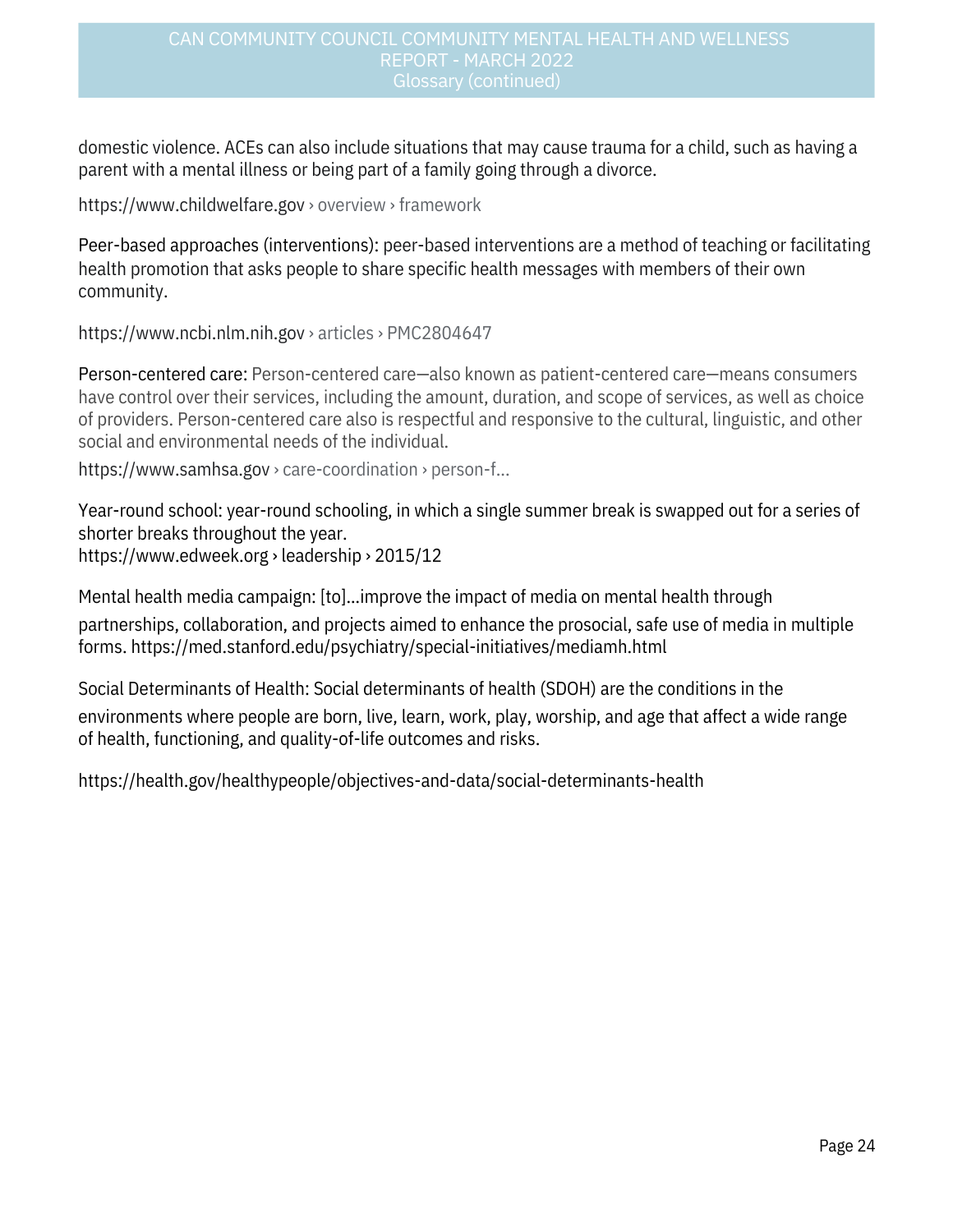# **ATTACHMENT 2**

CAN COMMUNITY COUNCIL Community Mental Health And Wellness Report March 2022

> Overview and Plan

# **MENTAL** Health Media **CAMPAIGN**

A Plan to Destigmatize Mental Health, Build Self Resiliency and Community Wellness, and Reach Marginalized Communities